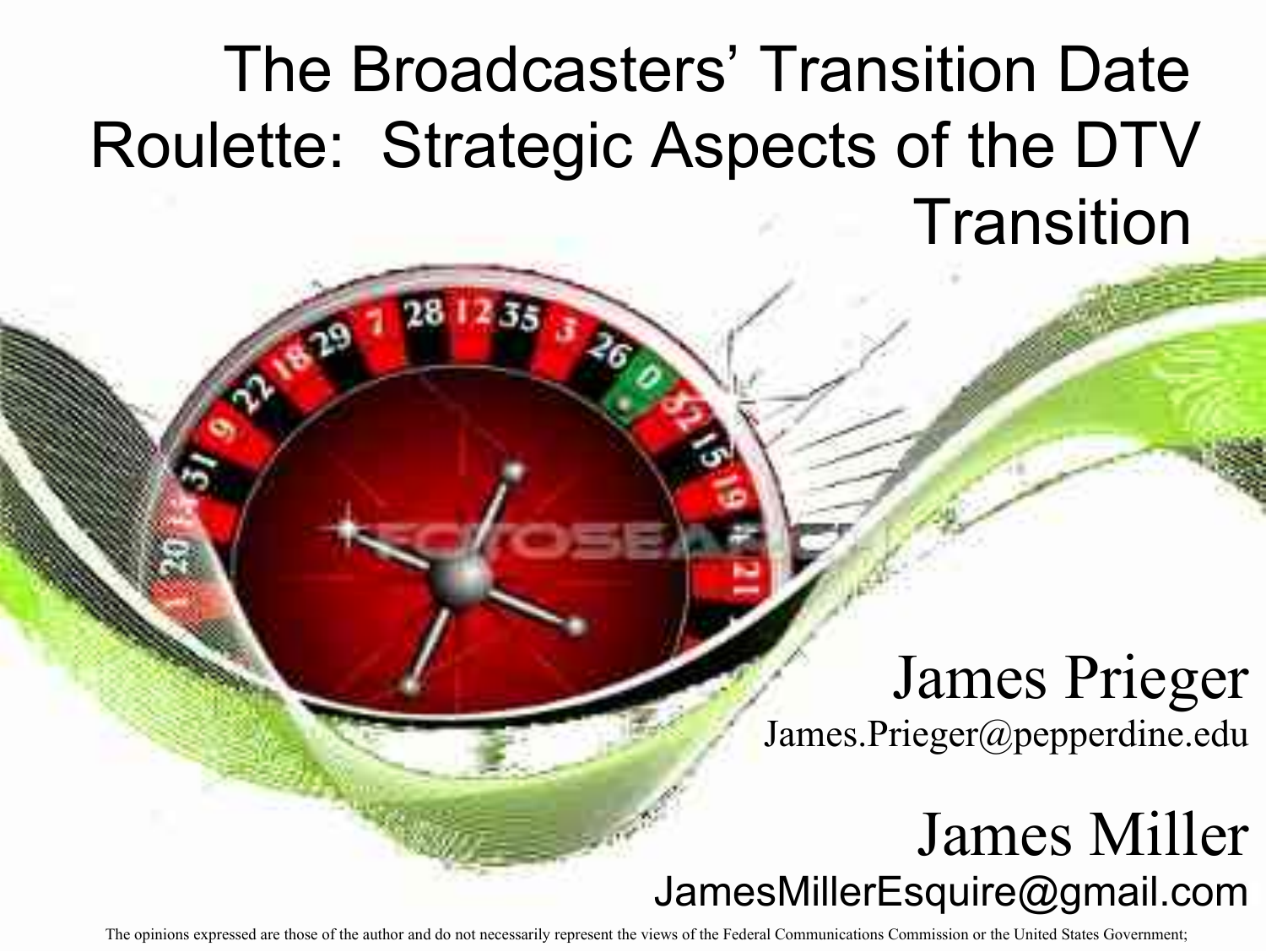#### Disclaimers...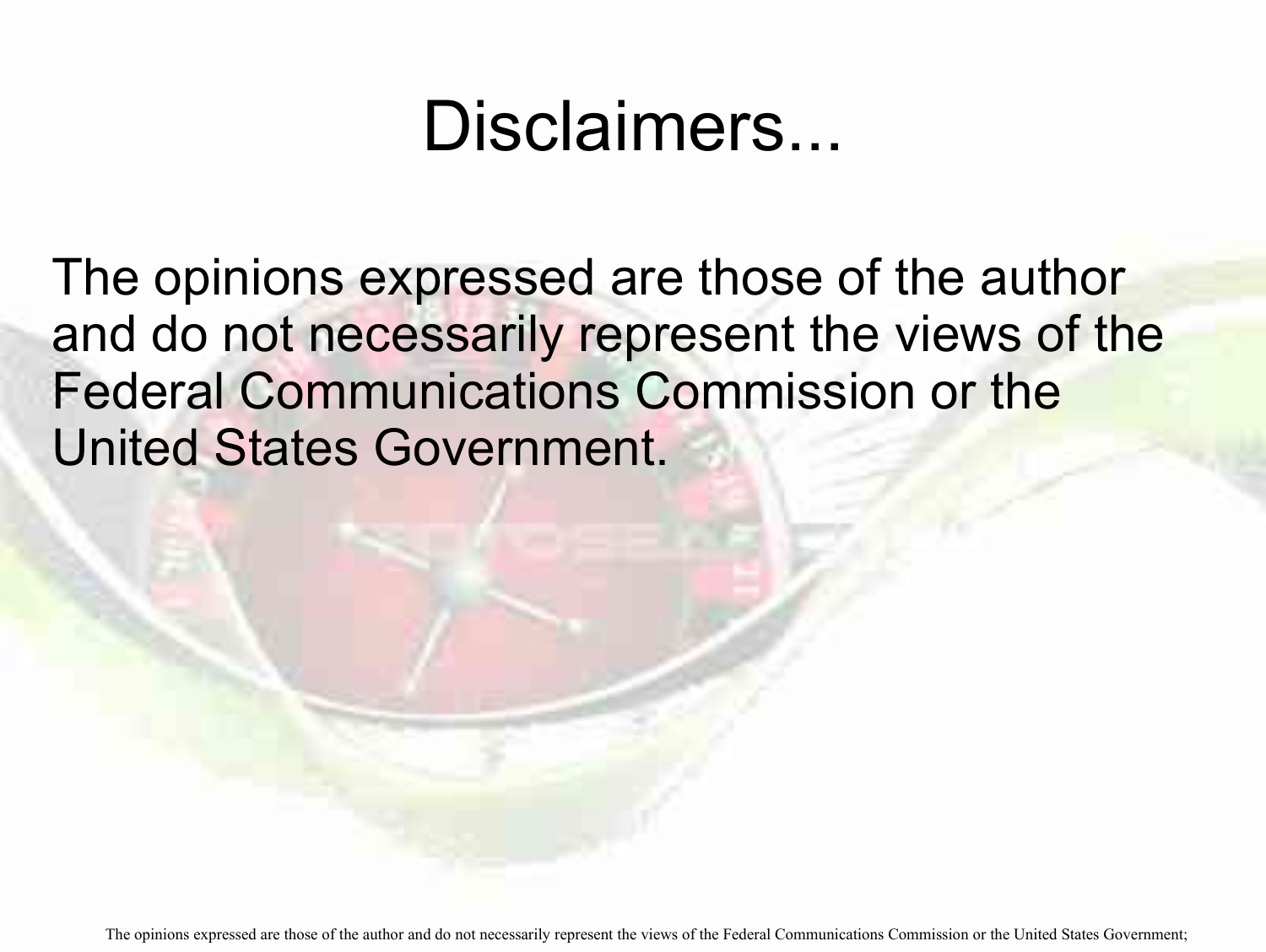#### And More Disclaimers... 本資料の位置付け否認の告示

ここでは、英米法の一般的な解説を述べており 、決して一定の事例に適した法律相談などでは ないことを承知した上で、ご参考にしてください。 本人の見解によるものであり、アメリカ合衆国そ の他の代弁ではないこともご承知下さい。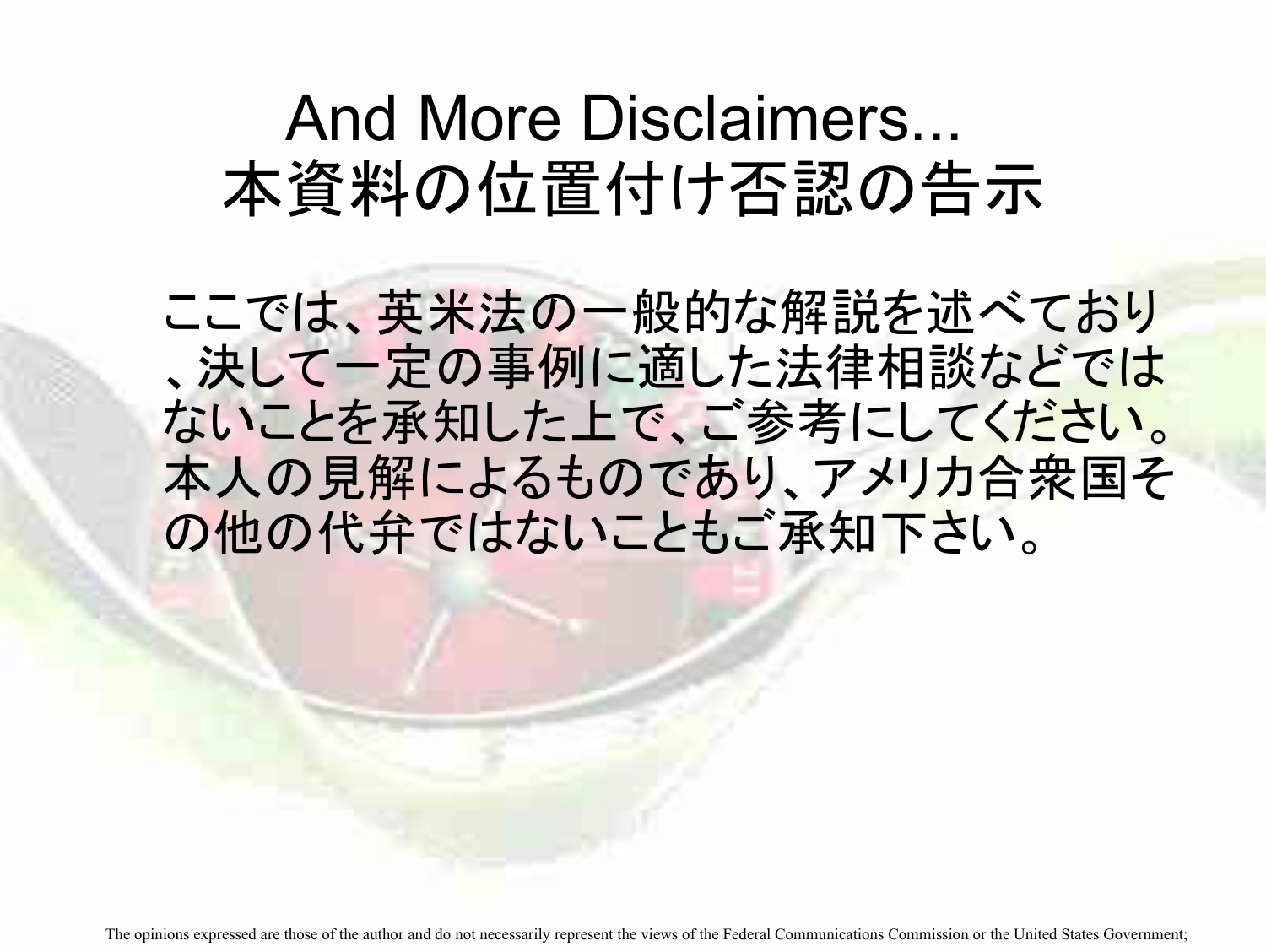#### Presentation

- **Introduction**
- **DTV Regulatory Background**
- **DTV Technical Issues**
- **DTV Markets and Strategic Issues**
- Econometric Primer and Model ø
- Data and Empirical Results ø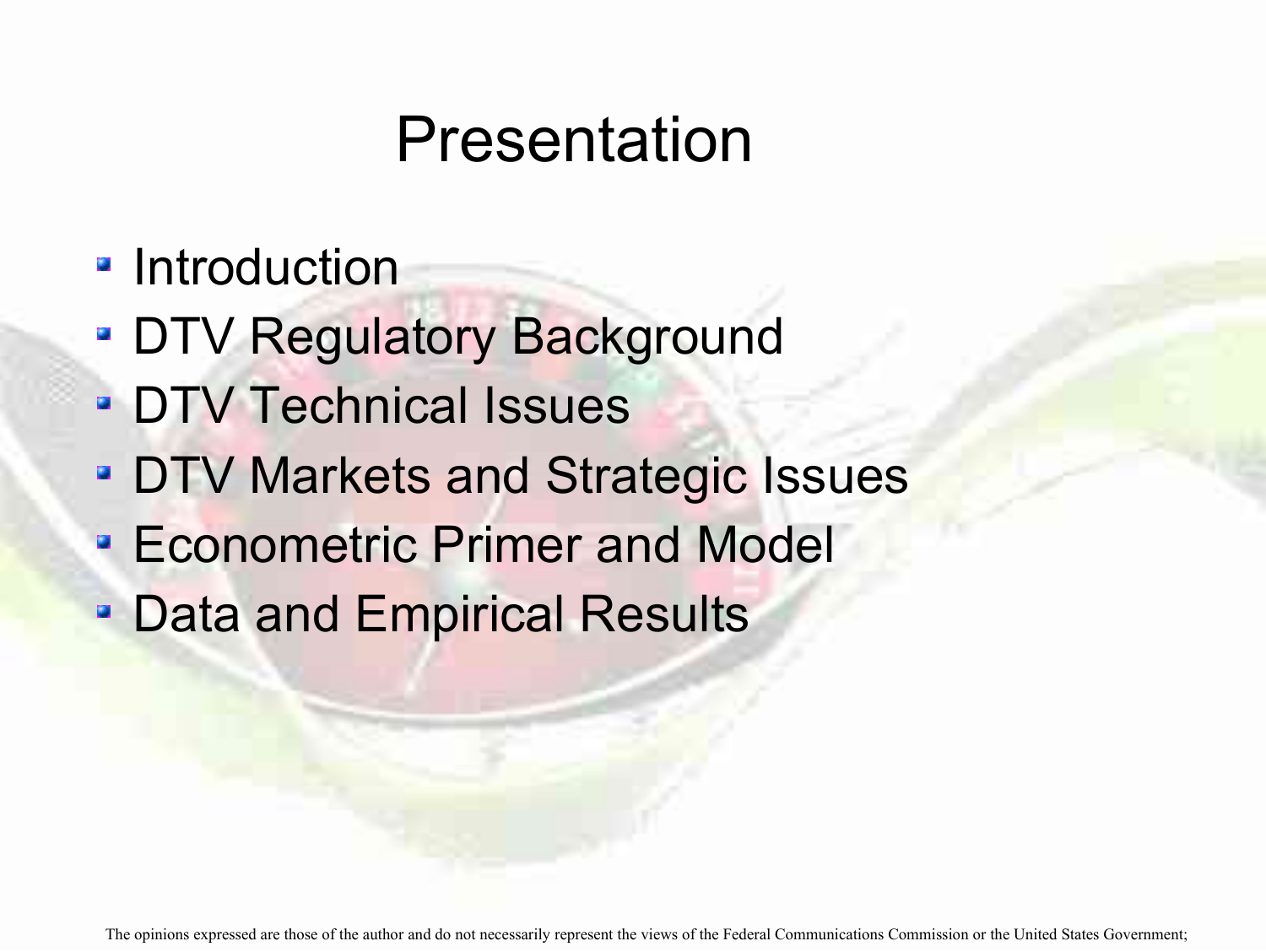#### The Stations Dilemma

*Furthermore, we expect that many stations will transition early and begin operating their final post-transition facilities in advance of the deadline and the onset of the winter months.*

*Third Periodic Review of the Commission's Rules and Policies Affecting the Conversion To Digital Television, MB Docket No. 07-91, Report and Order, FCC 07-228, 23 FCC Rcd. 2994, 3017 para. 41 (rel. December 31, 2007) (Third Review Report and Order)*

- Full-power broadcast stations required to transition from NTSC to DTV by Transition Deadline
- Stations offered opportunity to go in advance of the deadline
- Power and other costs incurred prior to completing transition
- Potential loss of add revenue to competitors for early transition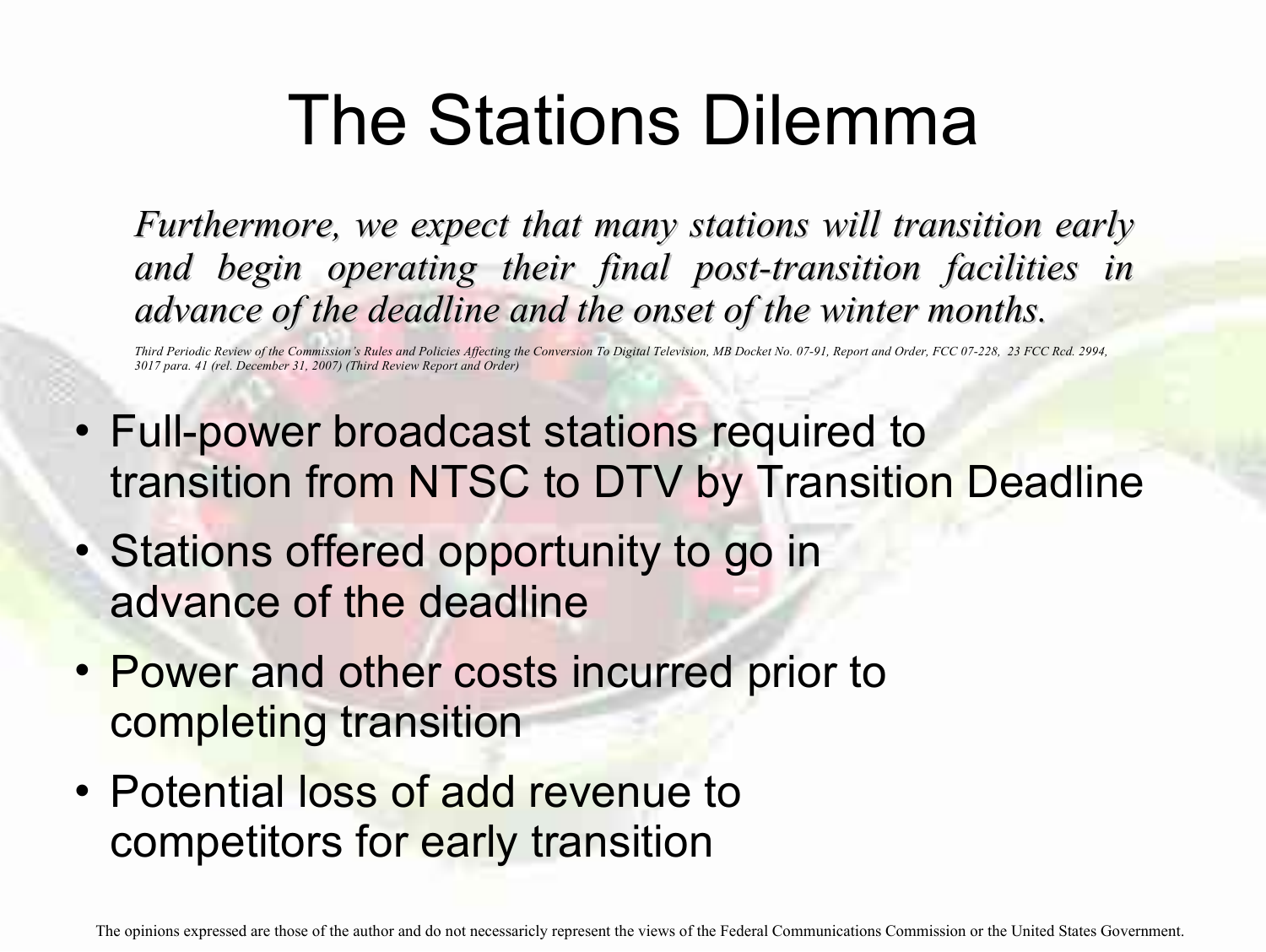## DTV Regulatory Background

- Spectrum Reform
	- Public Safety
	- Upper 700 MHz
- Digital Media, Convergence, and HDTV
- Service Replication/Maximization
	- Grade B Contour
- Hard Dates (1996 Act, 1997 Budget Act)
	- 96 Act and ATS 5<sup>th</sup> R&O
	- 85% Threshhold 1997 Budget Act
	- Feb. 17, 2009 Deficient Reduction Act of 2005
- Postponement June 12, 2009 DTV Delay Act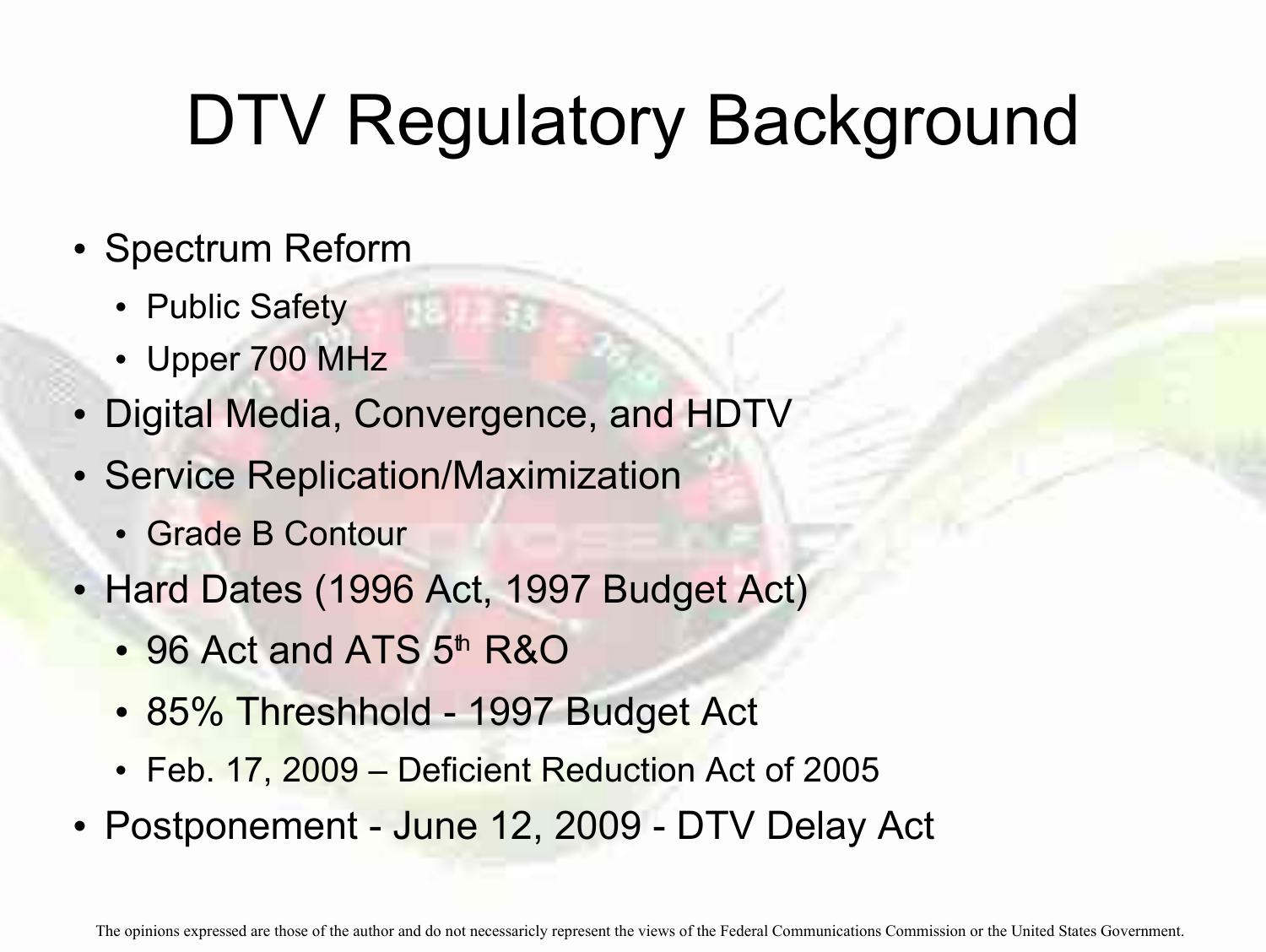#### DTV Regulatory Background Early Termination

- Prior to November 19, 2008
	- 90 day advance filling
	- approval required
- November 19, 2008 ~ February 16, 2009
	- Streamlined procedures within 90 days of Feb. 17, 2009
	- 30 Day advance notification of date to terminate
- **Early Termination After Delay** 
	- "Early Termination" On Feb. 17, 2009 subject to prior rules
	- After March 14, 2009 under 30 day filling and other requirements (Nightlife)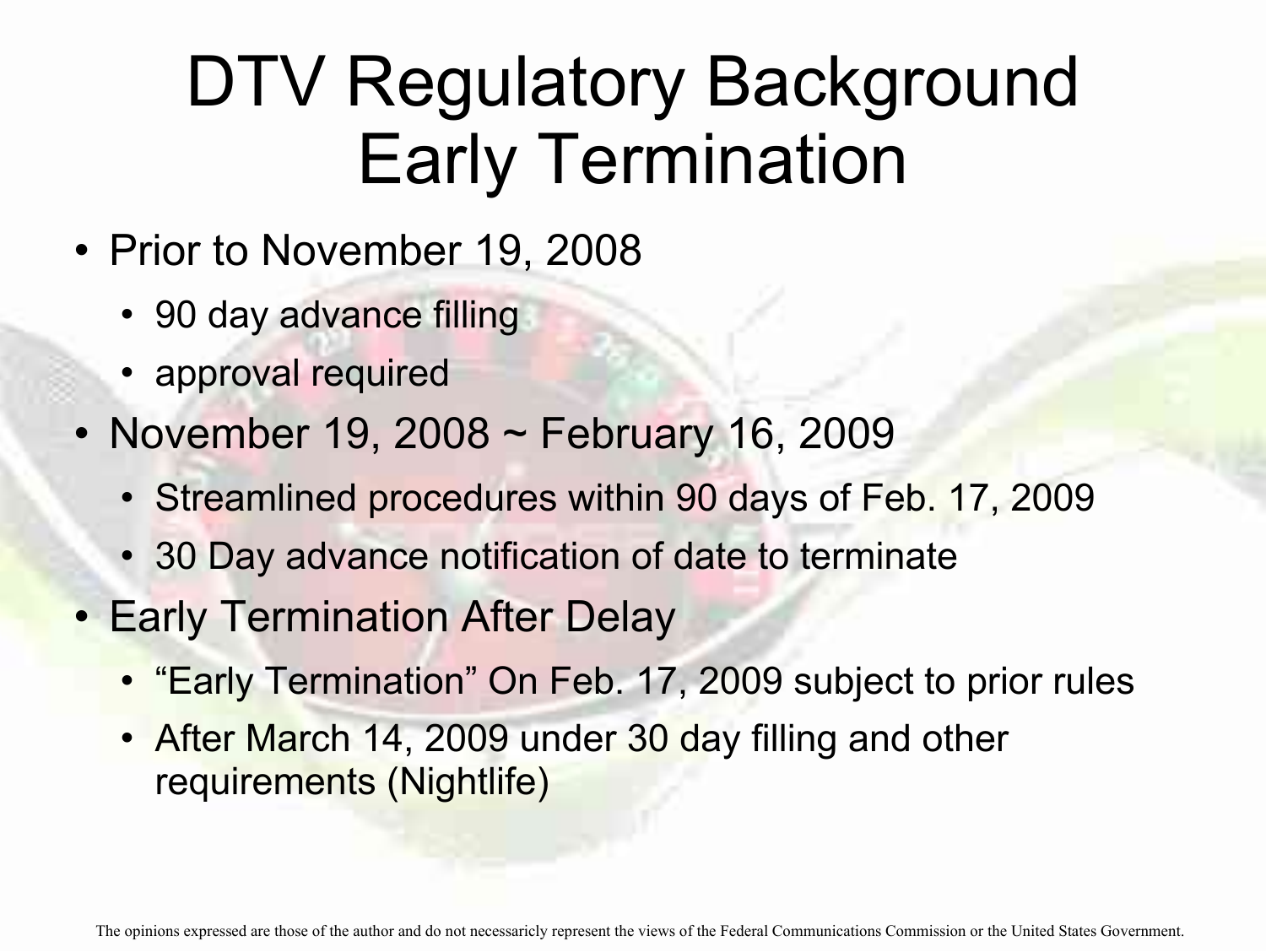# Technology Opex Concerns

- Power Considerations
	- Power Distance
	- Power Frequency
	- Power Digital vs. Analog
- Virtual Channels
	- Flexibility
	- Requirement to Identify as NTSC Channel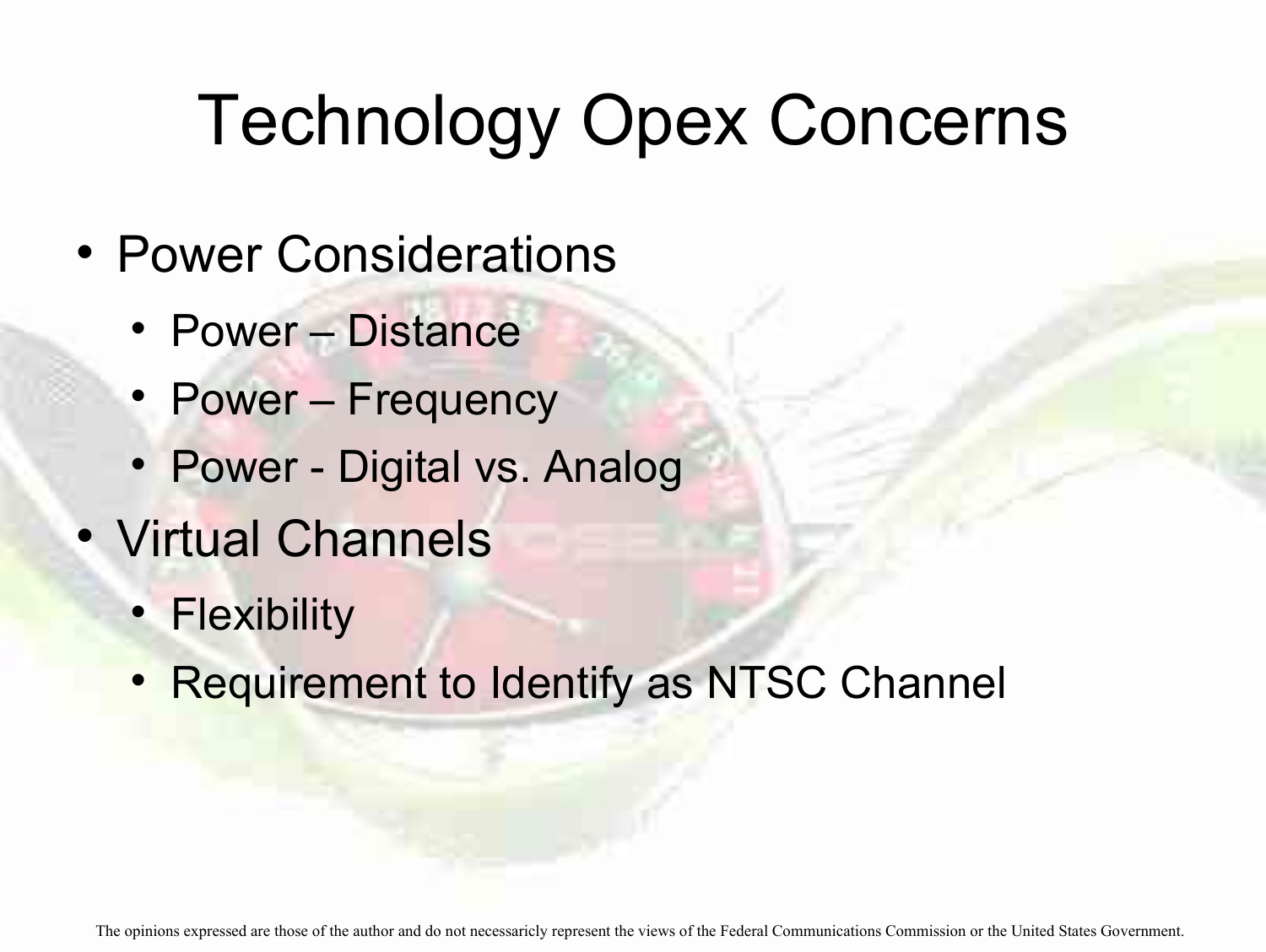# Technology Adoption Concerns

- Consumer Antenna
- Analog-Digital Converter Box
- ATSC Tuner "Hybrid" Devices
- Coverage and Loss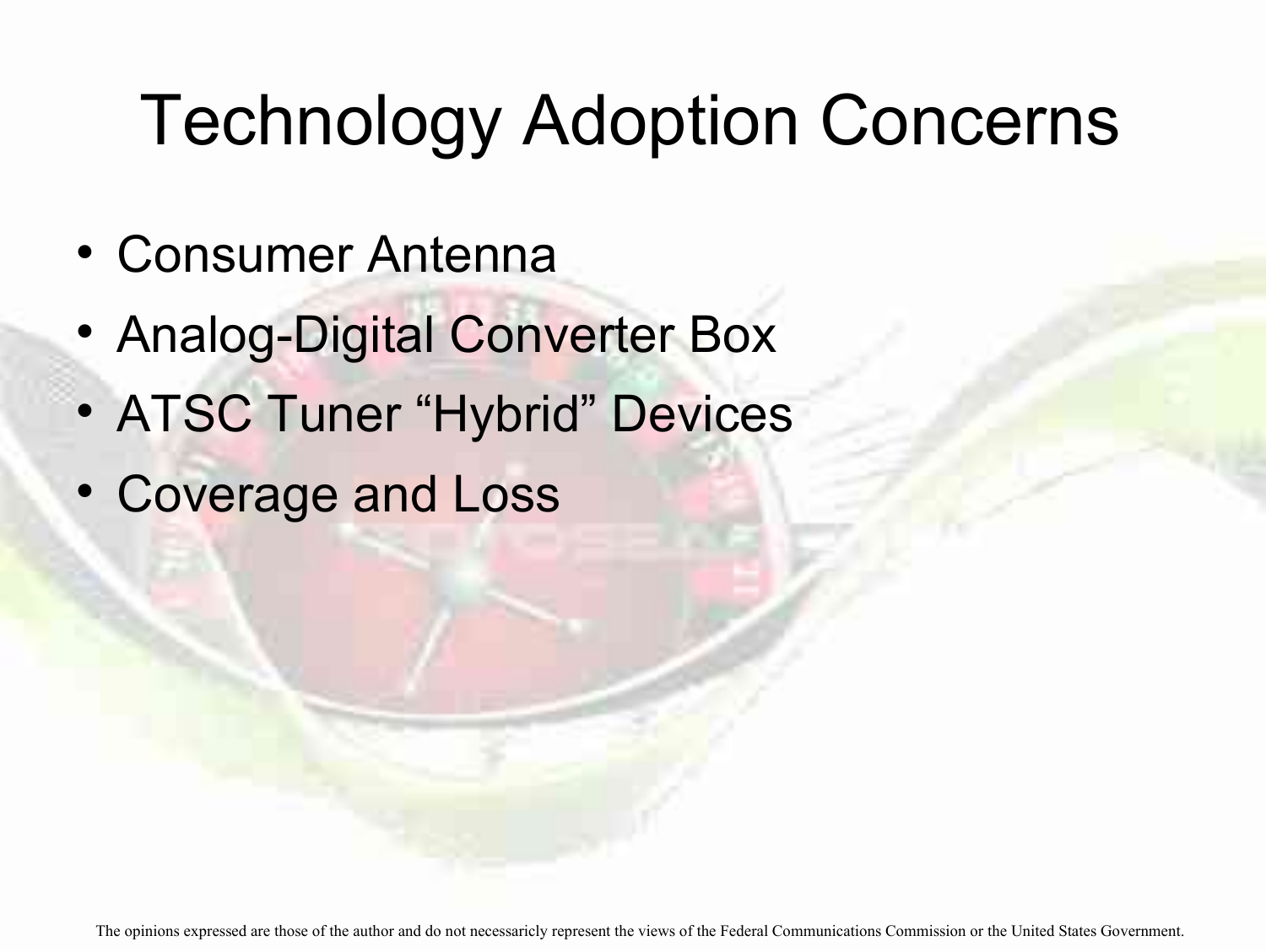### Market Dynamics

- Stations
- Networks
- Affiliate
- ONO
- Ownership Restrictions
- Dual-Network Rules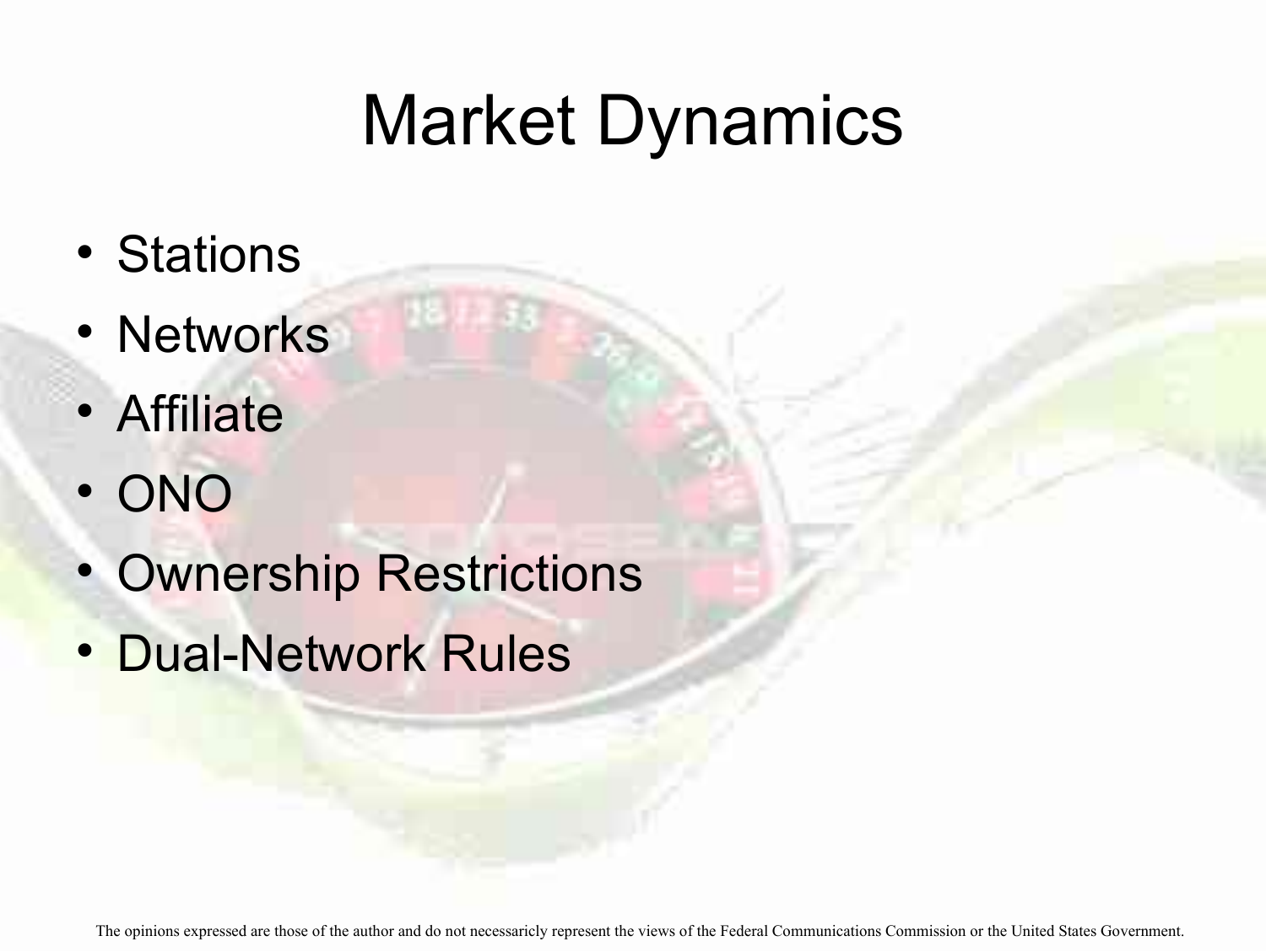#### Econometrics Background

- Quantitative and Statistical Methods Applied to Economic **Principles**
- Understanding Statistical and Economic Significance (independent and dependent variables)
- Methods
	- Data Sets
	- Regression
	- Least Squares (minimize the sum of squared distances between data points for fit) and Single Equation
	- Simultaneous Equations, Non-Linear and Other Methods
		- *Inverse Logistic Function "logit" logit(p) = l*og (p/(1-p))
		- Probability Units / probits
		- Tobit Model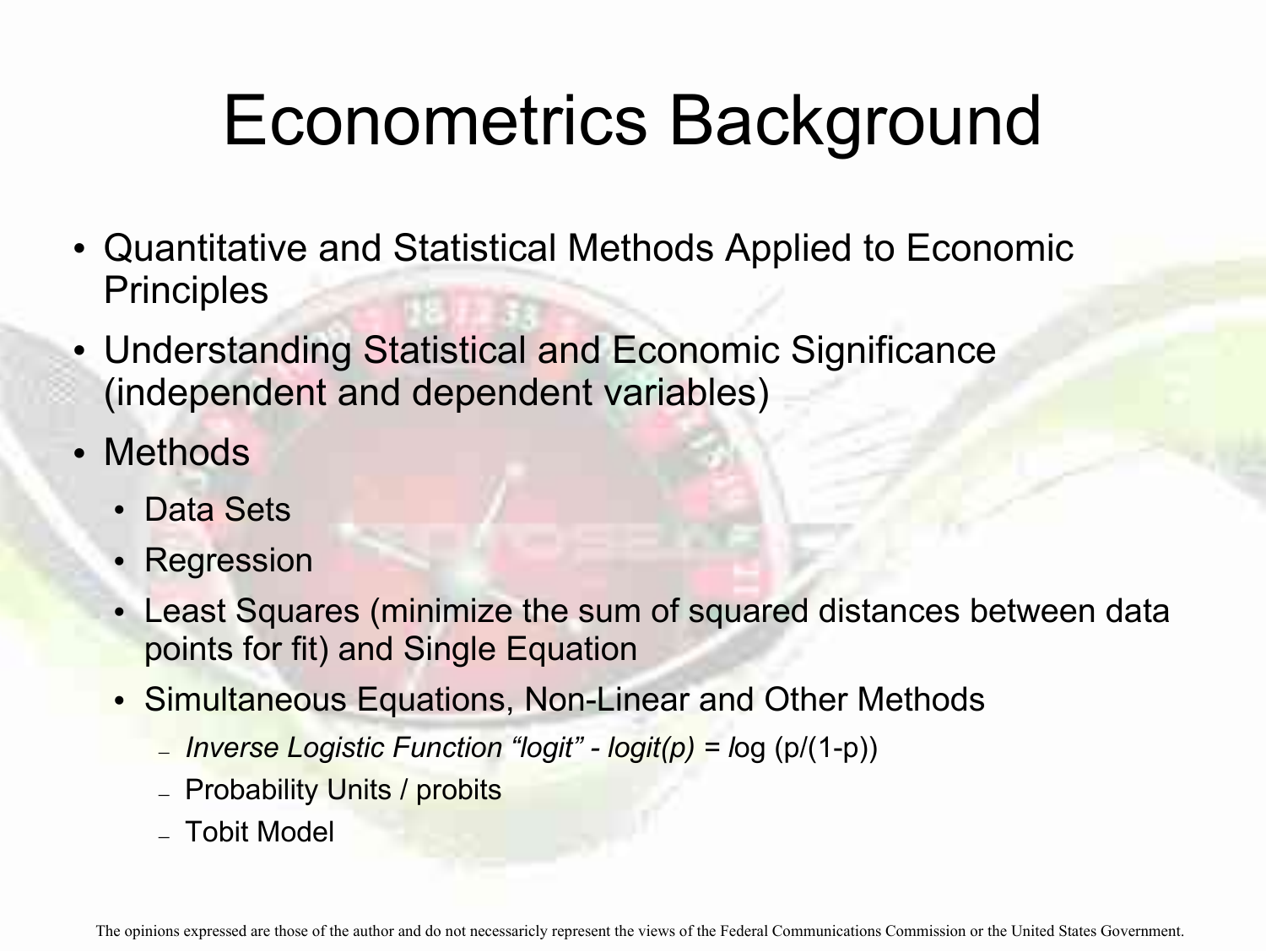#### Broadcasters' "Prisoners Dilemma"

Strategic Considerations

- Revenue from advertising pq (q station's viewership)
- $\bullet$  C = F + wx (F includes labor, rent, capital, and other non-power costs, w is the price of electricity, and x is the amount of electricity used)
- Action "a" available to each station is transition early to digital and stop analog (action  $a = D$ ), or continue analog broadcasting (action  $a = A$ )
- For station switching early when the other station continues analog broadcasting, assume a known probability that something *goes wrong* causing an expected fraction  $\phi$  i of original gi0 viewers to switch to other station (station risk from action D is losing viewers to the other station)
- Benefit for the station of transitioning early is the power savings b/c takes less power to broadcast DTV than in analog -  $x(ai) \in \{xi, x \in D\}$ , with  $x i A > x i D$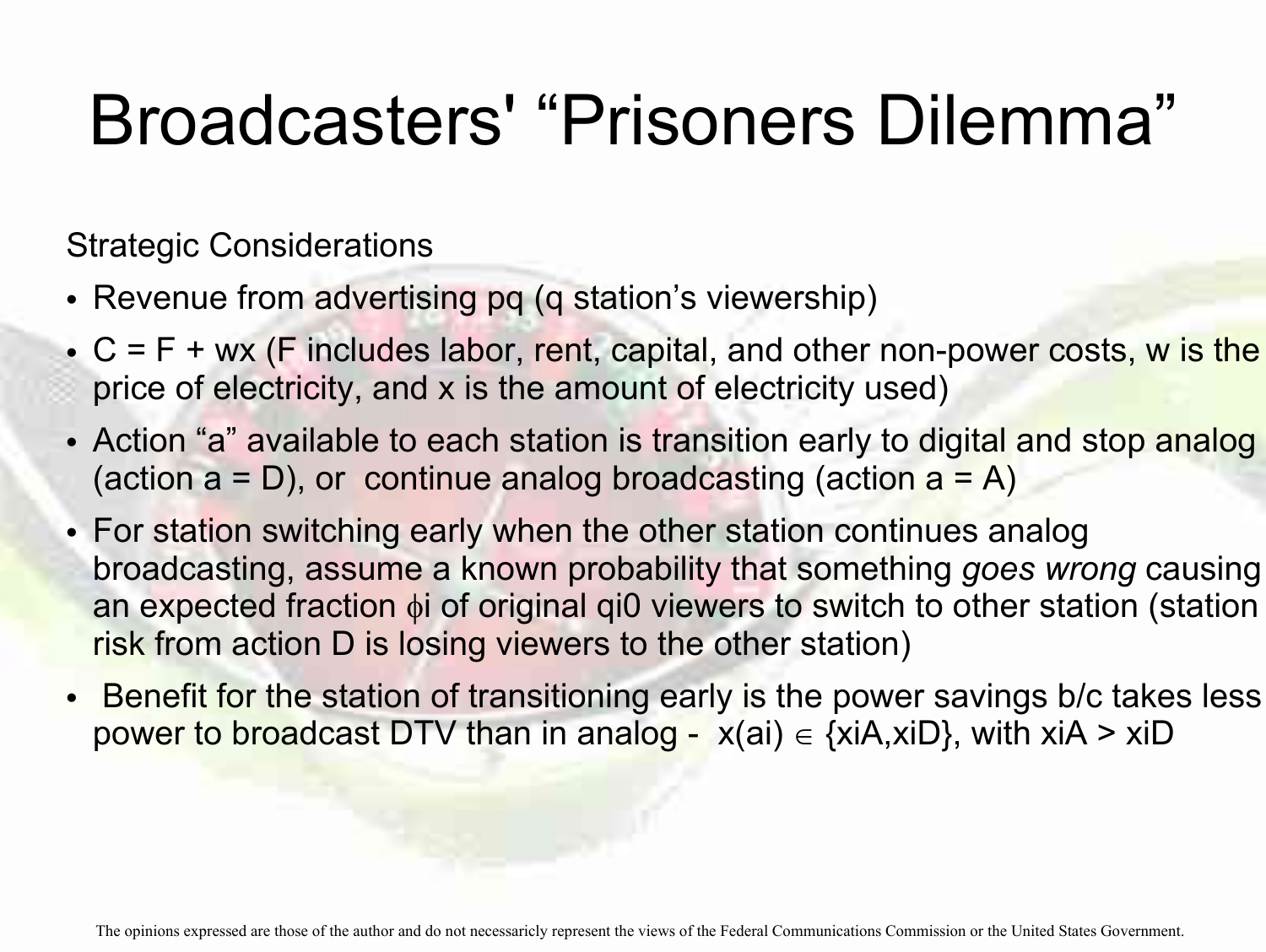*d i*  $= p \phi_q$ *i*  $\delta$  expected lost revenue from transitioning early  $\Delta$ *i*  $= w(x)$ *i*  $A - x$ *i D*) cost savings from turning off analog

| Station 2                                                |                               |
|----------------------------------------------------------|-------------------------------|
|                                                          |                               |
| $pq10 - C1(A),$<br>$pq20 - C2(A)$                        | $p(q10 + \phi 2q20) - C1(A),$ |
|                                                          | $p(1-\phi^2)q(20-C(2))$       |
| $p(1-\phi1)q10 - C1(D),$<br>$p(q20 + \phi1q10) - C2(A))$ | $pq10 - C1(D)$ ,              |
|                                                          | $pq20 - C2(D)$                |

Station 1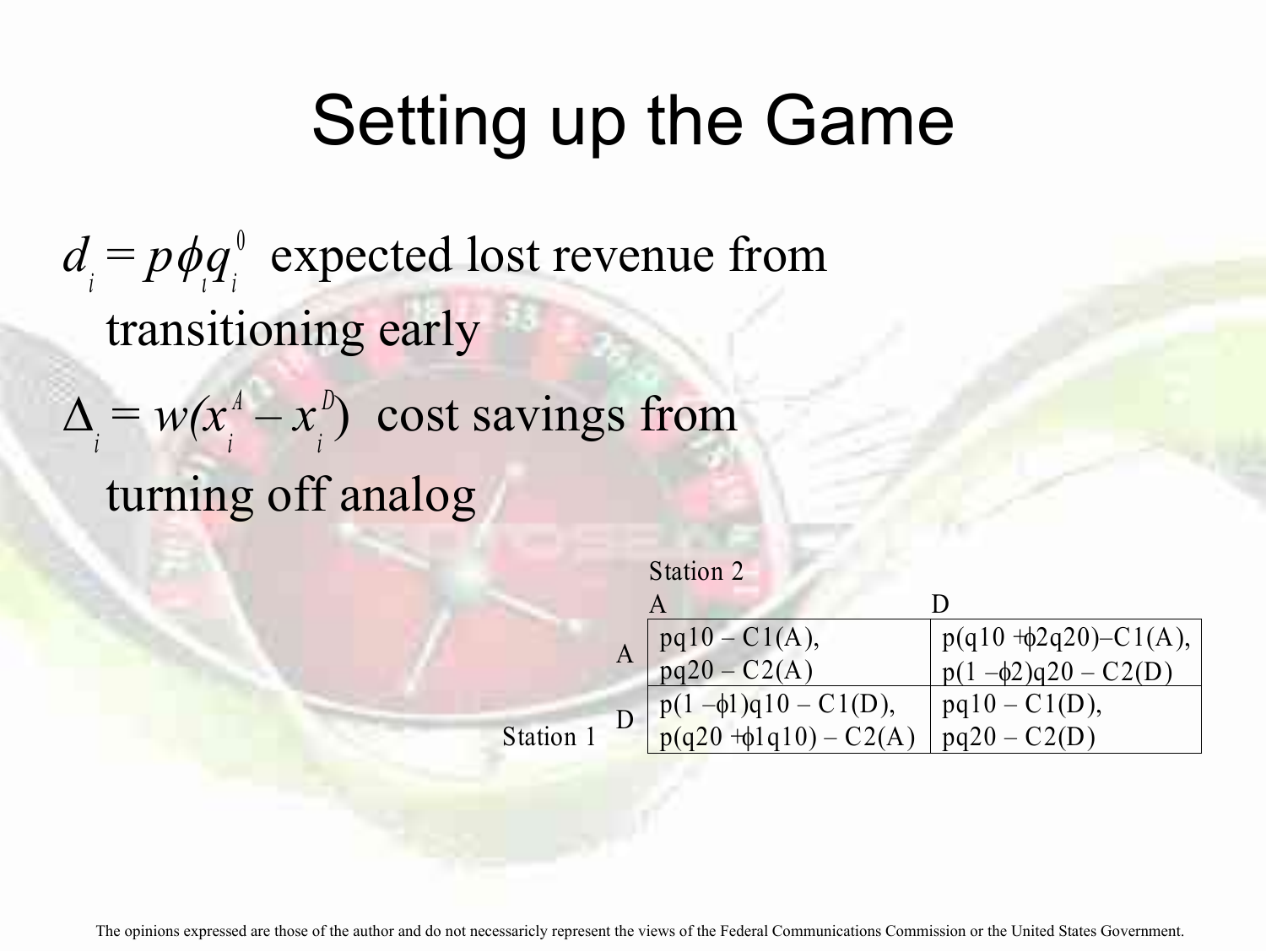If station 1 expects that station 2 will choose to stay with analog (action A), then (comparing the payoffs to 1 in the first column of the bimatrix above) 1 chooses to coordinate its actions and also stay analog if and only if  $d1 \geq \Lambda$ 1

This condition states that station 1 is willing to coordinate on action A if the expected costs of transitioning (d1) outweigh the benefits (the cost savings  $\Delta$ 1) Station 2 A D Station 1 A  $pq10 - C1(A),$  $pq20 - C2(A)$  $p(q10 + \phi 2q20) - C1(A),$  $p(1 - \phi^2)q(20 - C(2))$ D<sub>1</sub>  $p(1-\phi1)q10 - C1(D),$  $p(q20 + \phi1q10) - C2(A)$  $pq10 - C1(D)$ , pq20 – C2(D)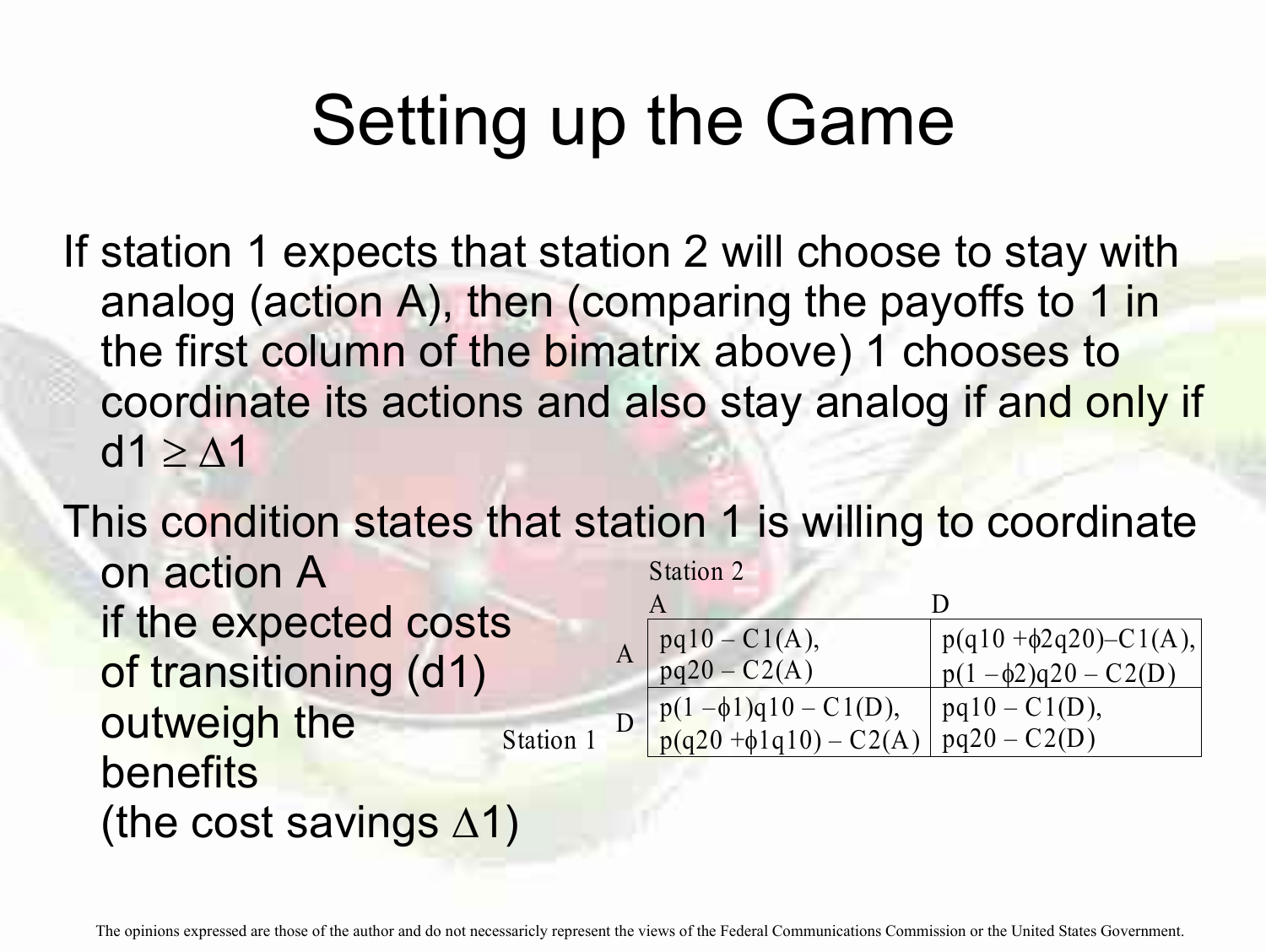If, instead, station 1 expects that station 2 will choose to switch early (action D), then (comparing the payoffs to 1 in the second column of the bimatrix above) 1 chooses to coordinate its actions and also play D if and only if  $d2 < \Delta1$ .

If not, then the expected benefits of letting station 2 move first (d2) would outweigh the costs of transitioning and station 1 would play A. Station 1 A D

| Station 2                    |                               |
|------------------------------|-------------------------------|
|                              |                               |
| $pq10 - C1(A),$              | $p(q10 + \phi 2q20) - C1(A),$ |
| $pq20 - C2(A)$               | $p(1-\phi^2)q(20-C(2))$       |
| $p(1-\phi 1)q10 - C1(D),$    | $pq10 - C1(D)$ ,              |
| $p(q20 + \phi 1q10) - C2(A)$ | $pq20 - C2(D)$                |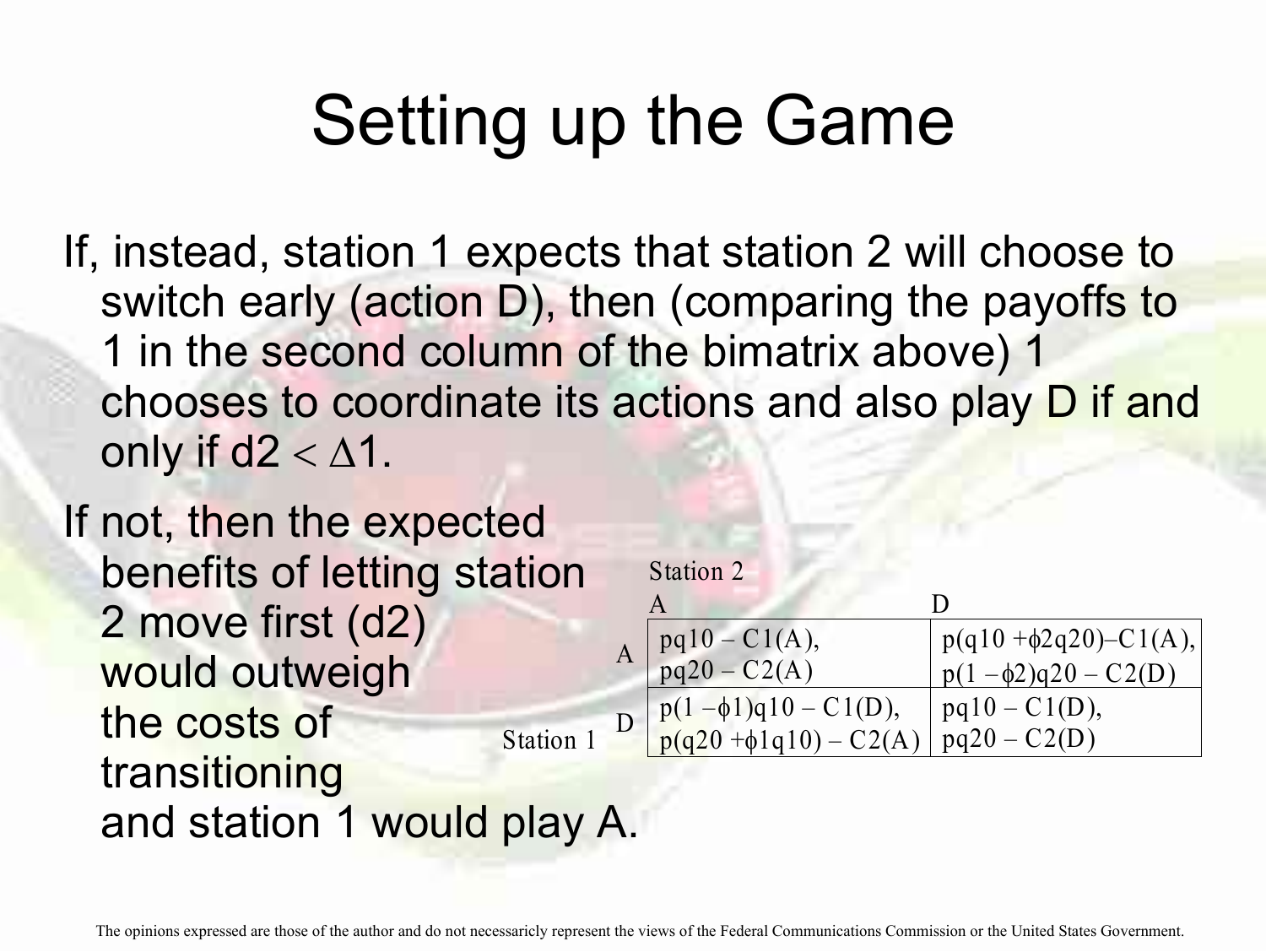Given that the decision facing station 2 involves the same considerations, it is apparent that Nash equilibrium thus depends on the size of  $\Delta i$ relative to d1 and d2, for  $i = 1,2$ .

|         | Station 2 |                                                          |                                                          |
|---------|-----------|----------------------------------------------------------|----------------------------------------------------------|
|         |           |                                                          | Ð                                                        |
|         |           | $pq10 - C1(A),$<br>$pq20 - C2(A)$                        | $p(q10 + \phi 2q20) - C1(A),$<br>$p(1-\phi^2)q(20-C(2))$ |
| Station |           | $p(1-\phi1)q10 - C1(D),$<br>$p(q20 + \phi1q10) - C2(A))$ | $pq10 - C1(D),$<br>$pq20 - C2(D)$                        |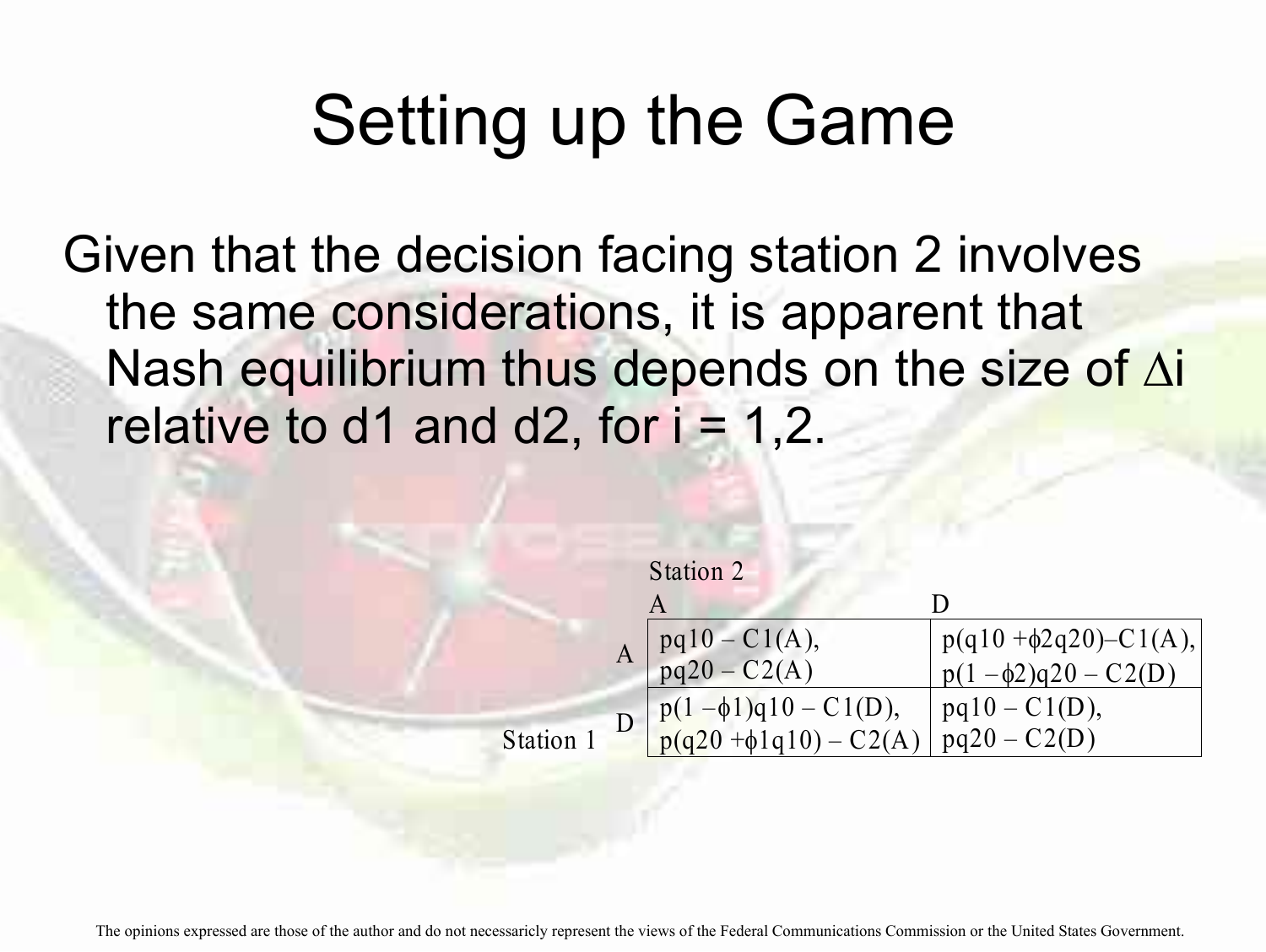#### Nash Outcomes

Case 1 – Neither Station Switches Early

- Both stations face small cost savings from transitioning relative to expected lost revenue
- Classic Prisoners' Dilemma: both stations would like to end up in the (D,D) cell of the game, where operating costs are lower, but have incentive to stay analog to avoid giving the other firm an advantage.

| <b>Case 4 - Both Stations Switch Early</b> | Case | Conditions                     | <b>Nash</b> |
|--------------------------------------------|------|--------------------------------|-------------|
| · Both stations face large cost            |      |                                | equilibrium |
| savings from switching early               |      | $d_1 \geq \Delta_1$ and        | (A, A)      |
| relative to the expected gain of viewers   |      | $d_2 \geq \Delta_2$            |             |
| from the other station if delaying         |      | $\Delta_2 \leq d_1 < \Delta_1$ | (D, A)      |
| • Difference large enough that the         |      | $\Delta_1 \leq d_2 < \Delta_2$ | (A, D)      |
| aspect of the Prisoners' Dilemma           |      | $d_1 < \Delta_2$ and           | (D, D)      |
| disappears                                 |      | $d_2 \leq \Delta_1$            |             |
|                                            |      |                                |             |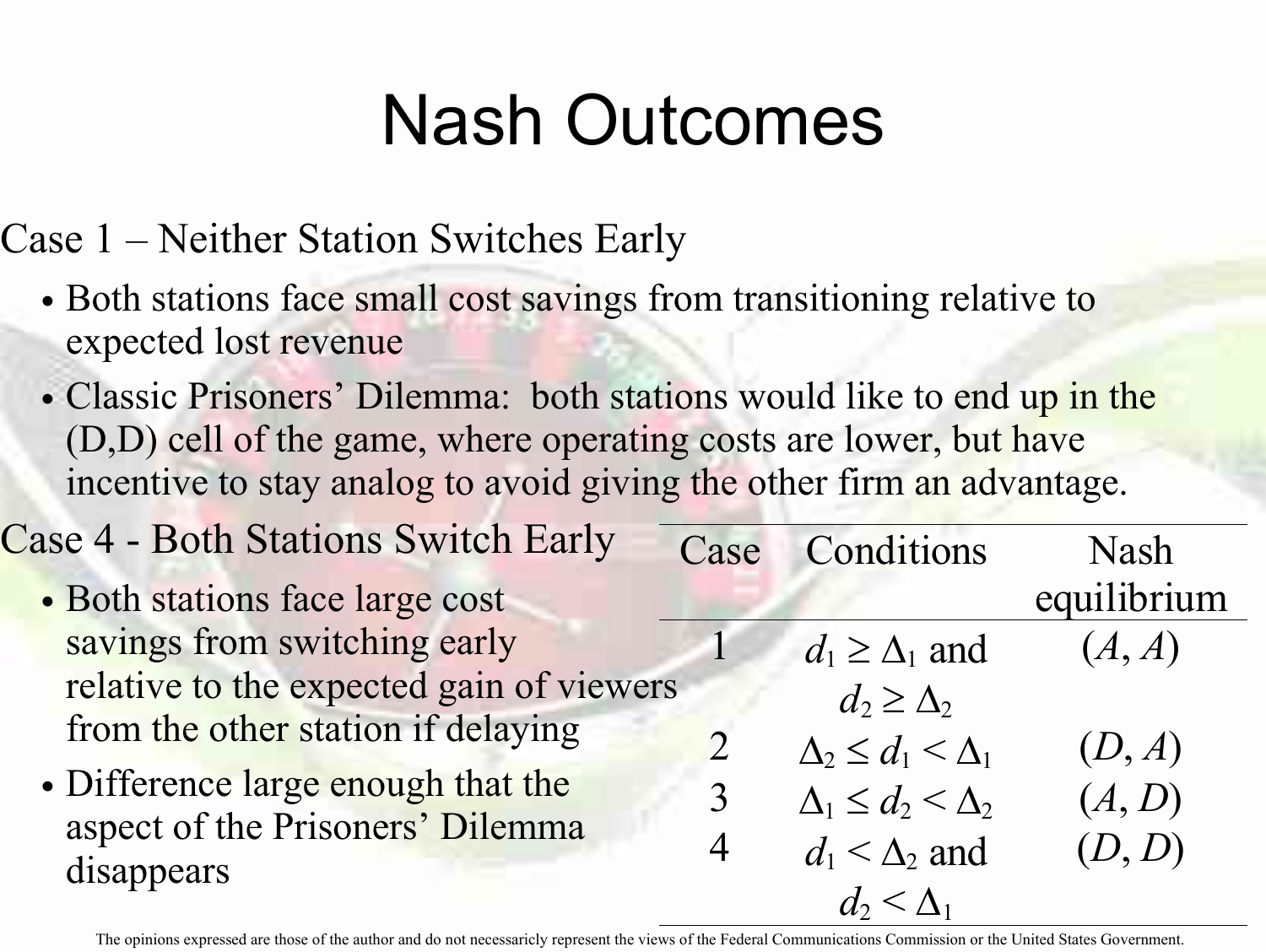#### Nash Outcomes

Case 2 & 3 - Non-coordination outcomes

- One of the stations' electricity cost savings outweighs its potential lost viewership, and switches early
- Other station's relatively small electricity cost savings lead it to wait hoping to gain viewer from the other station.

| ely      | Case | Conditions                     | <b>Nash</b> |
|----------|------|--------------------------------|-------------|
|          |      |                                | equilibrium |
|          |      | $d_1 \geq \Delta_1$ and        | (A, A)      |
| t,       |      | $d_2 \geq \Delta_2$            |             |
| <b>S</b> |      | $\Delta_2 \leq d_1 < \Delta_1$ | (D, A)      |
|          | 3    | $\Delta_1 \leq d_2 < \Delta_2$ | (A, D)      |
|          |      | $d_1 < \Delta_2$ and           | (D, D)      |
|          |      | $d_2 < \Delta_1$               |             |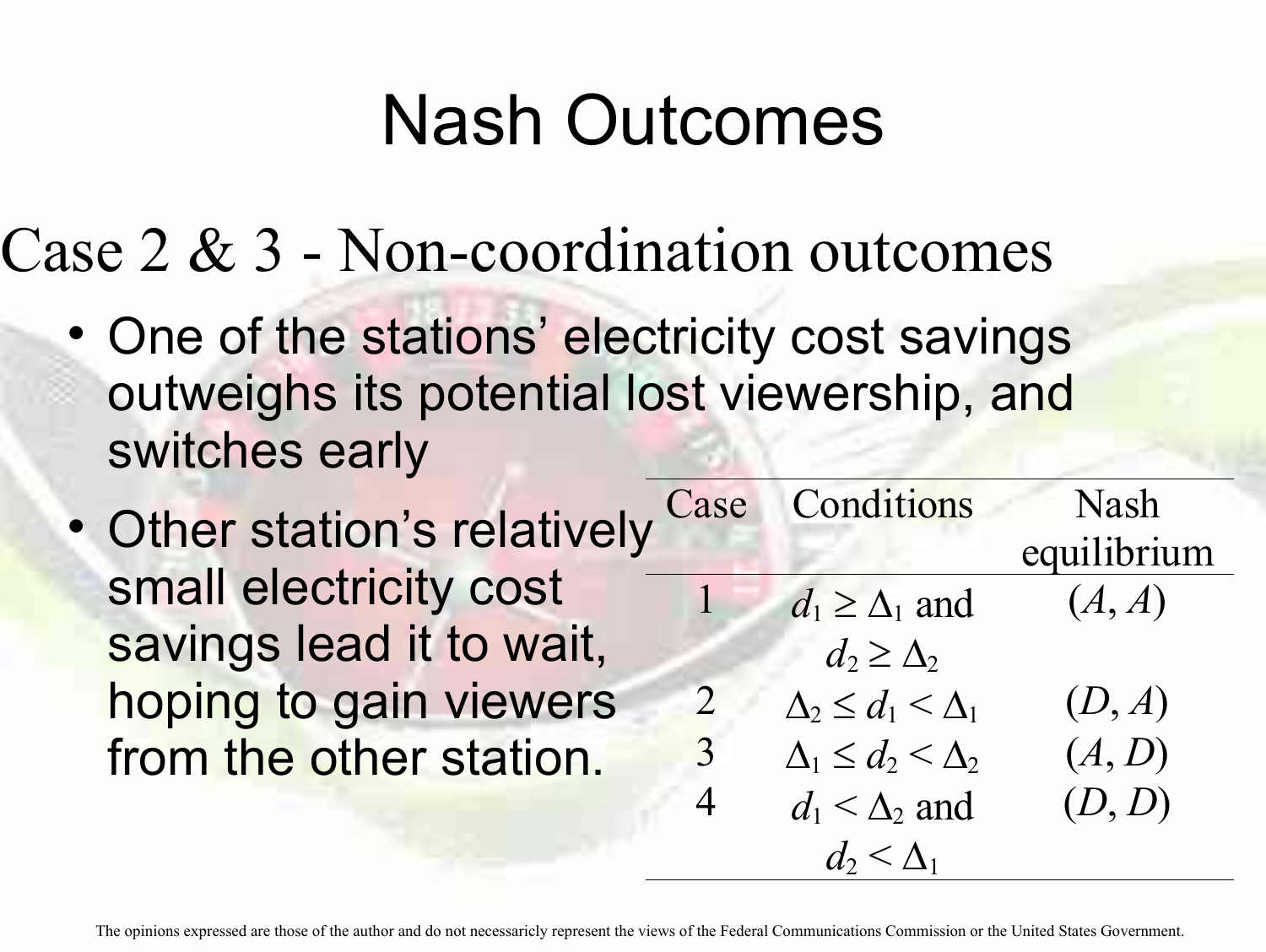### Conclusions from the Formal Game

#### Formal game confirms

- Stations will coordinate on delaying transition when their own cost savings are small relative to risk of losing viewers.
- Stations will coordinate on transitioning when their prospect of gaining viewers from the other station is small relative to their cost savings.
- Here the strategic element of the decision of how the other station's decision affects your station's profit is apparent.

#### *Less obvious result*:

• Stations will not coordinate their actions when the expected cost of one station transitioning unilaterally (di for station i) falls midway between the electricity cost savings of the two stations.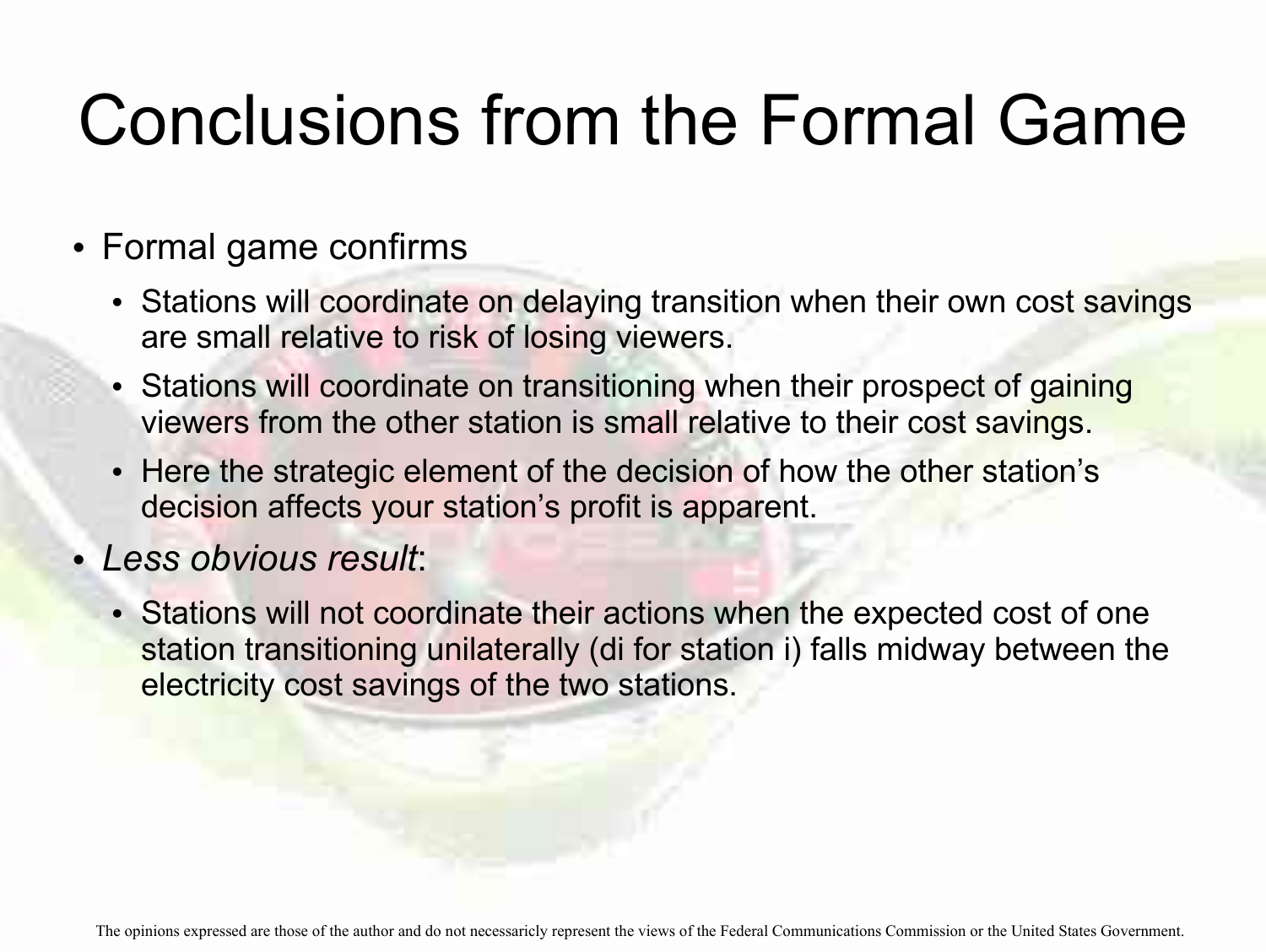## Implication from the Model

- $\bullet$  Each station is more likely to transition early the *greater is its*  $\Delta$ .
	- This implies that higher electricity prices and greater power savings from transition make the decision to transition early more likely.
- Each station is more likely to transition early the *lower is its* d.
	- This implies that a lower probability of losing viewers, a lower number of viewers potentially lost, and lower ad prices make the decision to transition early more likely.
- Each station is more likely to transition early the *greater the difference between its and rival's* d.
	- Further implies that a lower expected number of the rival's viewers potentially gained, and (as in (2)) lower ad prices make the decision to transition early more likely

 $d_i = p\phi_i q_i$ ı <sup>0</sup> expected lost revenue from transitioning early

 $\Delta_i = w(x_i)$  $A^A - x_i$ *D*) cost savings from turning off analog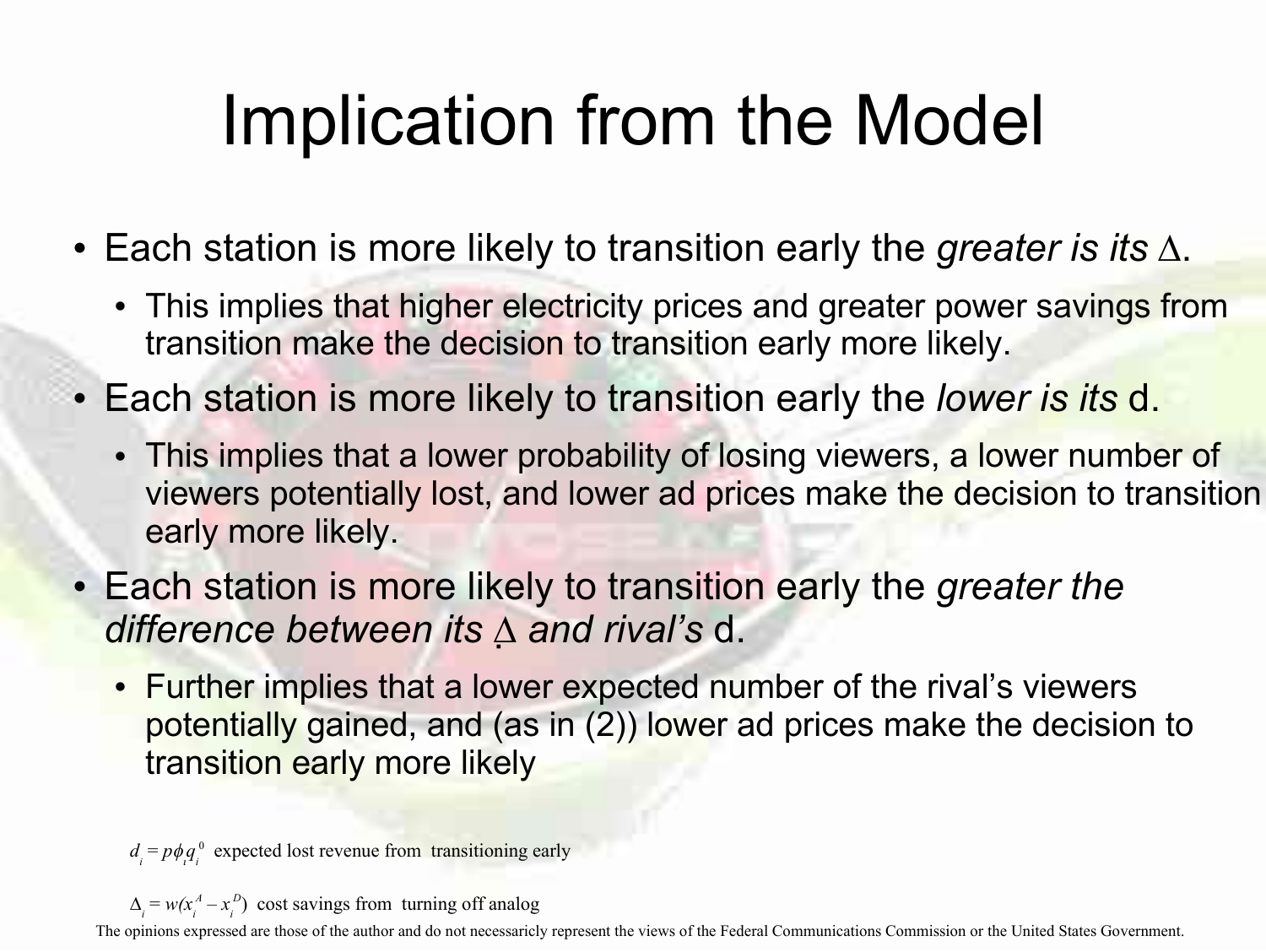# Empirical Results & Models - Data

- Stations Decisions
	- FCC reports
- Stations Characteristics
	- DMA, state of location, and network affiliation of a station (if any) from Warren's TV and Cable Factbook
	- Power Characteristics and station's digital broadcast footprint from FCC
- Market Info
	- DMA level variables from the SRDS Media Solutions database (includes demographic variables from Claritas and ad price data from SQAD)
	- Data from Nielsen on the number of TV households in each DMA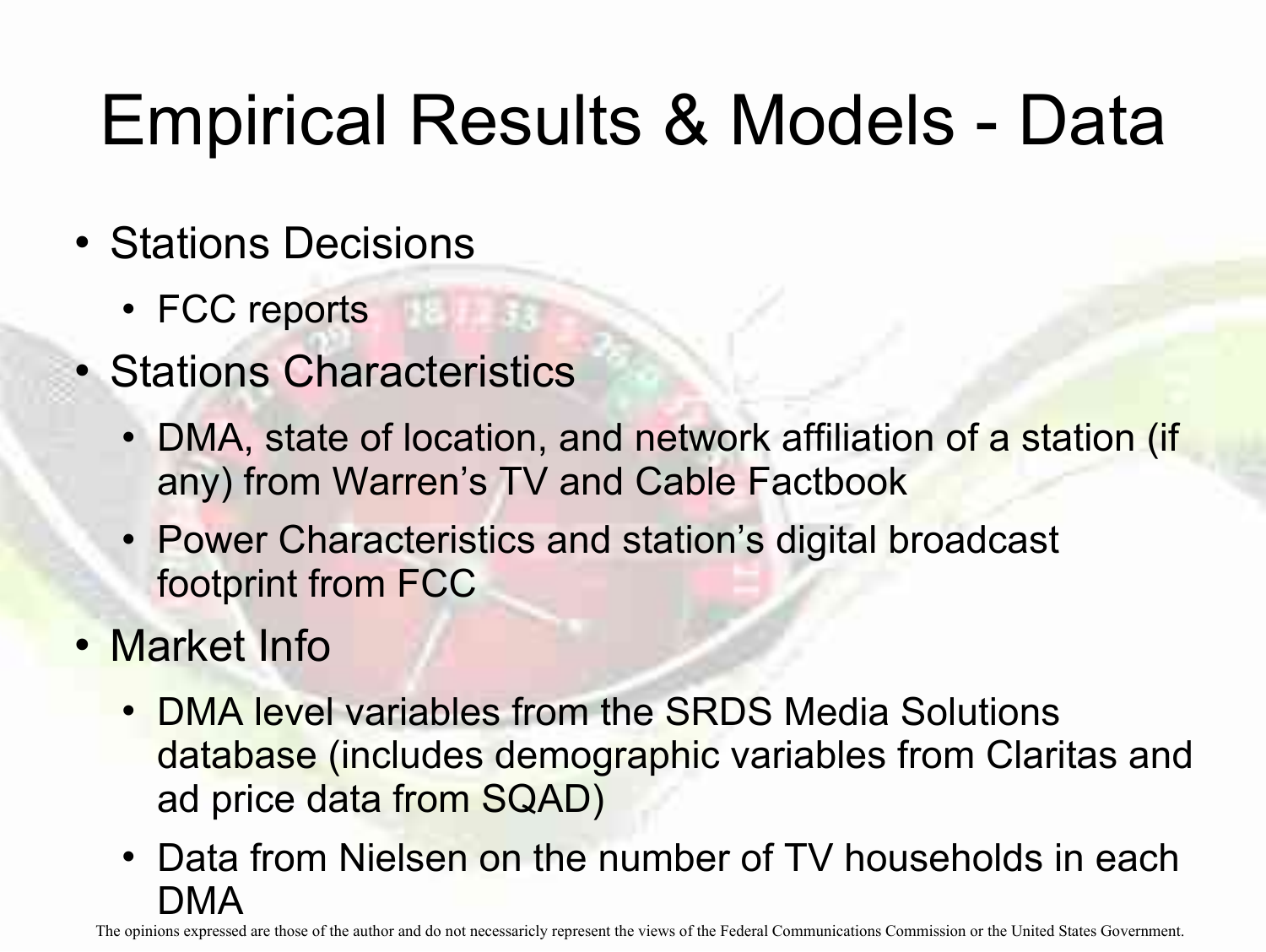### Market-Based Empirical Results & Takeaways

- larger markets show less early transitioning is in accord with implications 2 and 3 from the model
- early switching displays a U-shaped correlation with age of the household head
	- youngest and oldest age categories, correlation is positive, while it is negative for the middle ages
	- Possible artifact of the data or Demonstration of Baby Boomer and GenX Demographic Advertising Value
- Highest income brackets also negative correlation
	- High income groups also valuable viewers for ad sales
- Only significant racial and ethnic correlation is a negative correlation with fraction of population that is Hispanic
	- Hispanics third most sought-after demographic group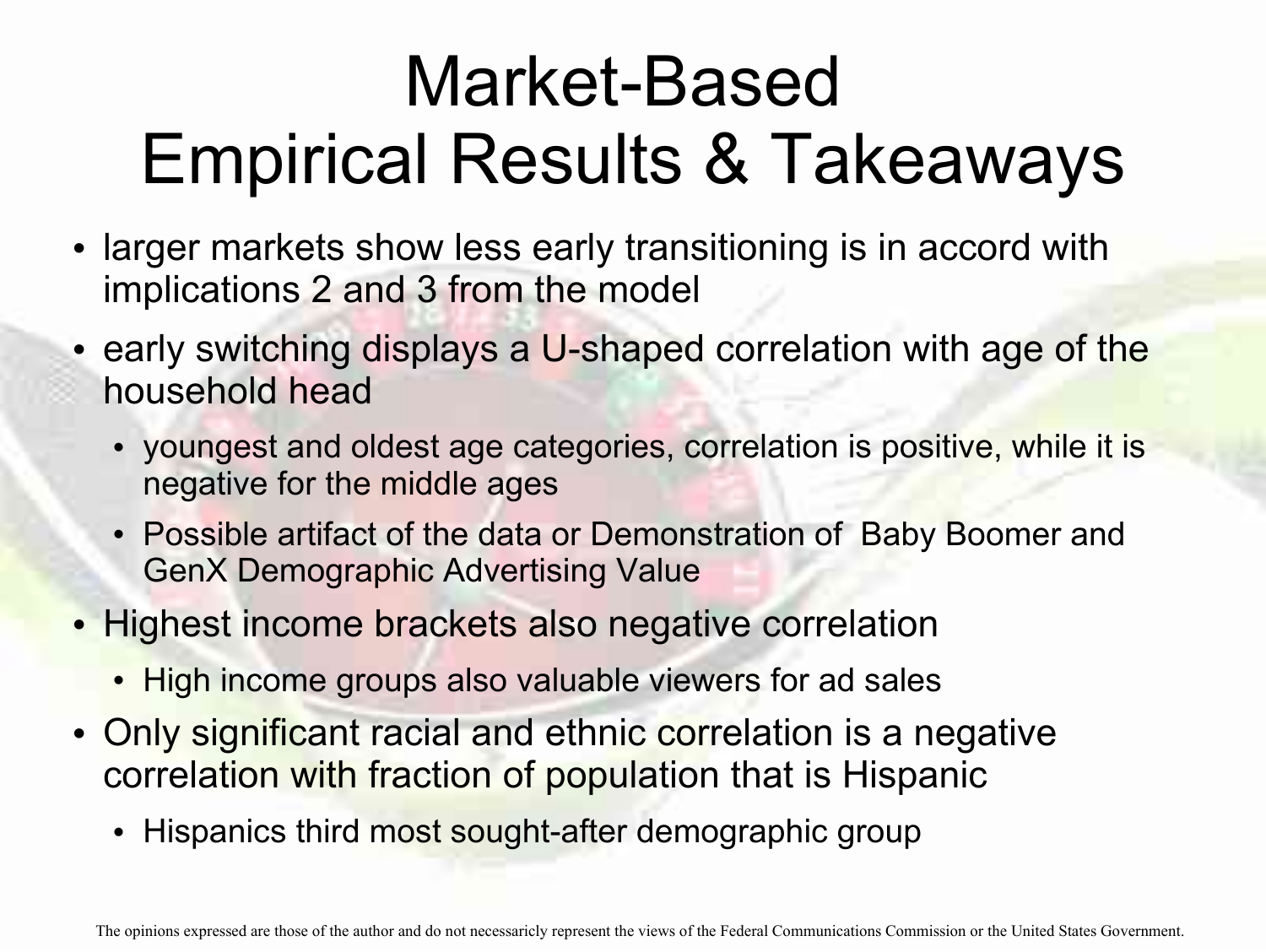#### Market-Based Empirical Results & Takeaways

- Transitioning early is negatively (but not significantly) correlated with the number of coupon requests, households, and OTA-only households on the NTIA waitlist at the time of the transition
	- Measures of lack of readiness serve as proxies for  $\phi$
	- Nielsen's two measures of "unreadiness", percentage of partially and completely DTV-unready households also negatively correlated (Only latter is significant)
- Implications 2 and 3 predicting higher ad prices associated with less early transitioning also supported by empirical results (however not statistically significant)
- Unemployment rate in DMA not significantly correlated with the transition decision, although model suggests local economic conditions affecting local ad prices may be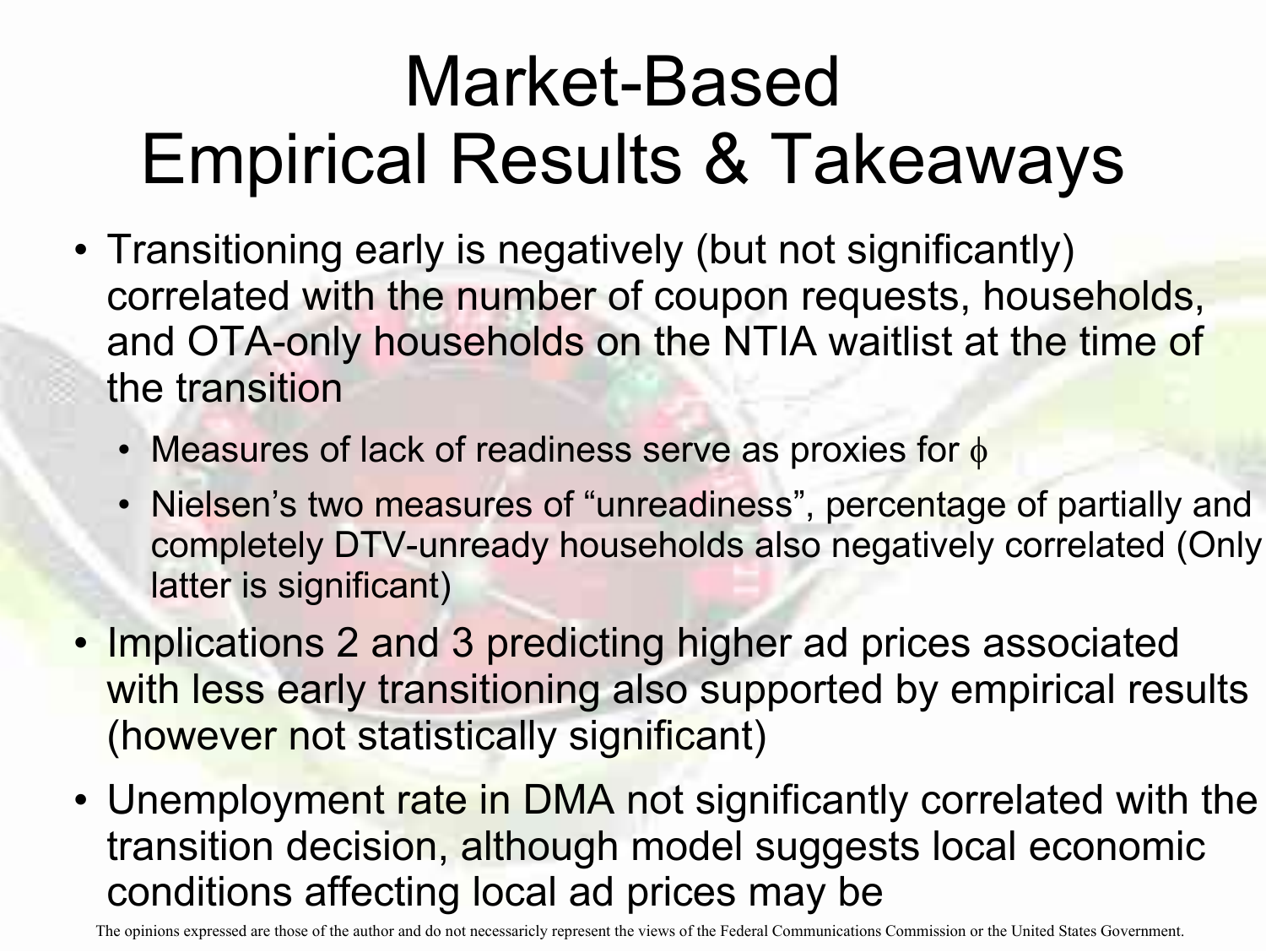#### Station-Based Empirical Results & Takeaways

- 36% of the 1,747 stations full-power commercial and non-commercial stations broadcasting at the time of the transition transitioned early
- Variation among networks--three traditional networks more conservative than most others, switching early only 30-33% of the time
	- FOX and the CW were average,
	- Ion and Univision were far below average (16% and 17%, resp.).
	- PBS and stations in the "other" category (independents, non-PBS public or educational stations, and niche networks) were more likely to switch early than average (44% and 40%, resp.)
		- PBS does not rely on paid advertising and viewers may be less likely to turn to other networks should problems arise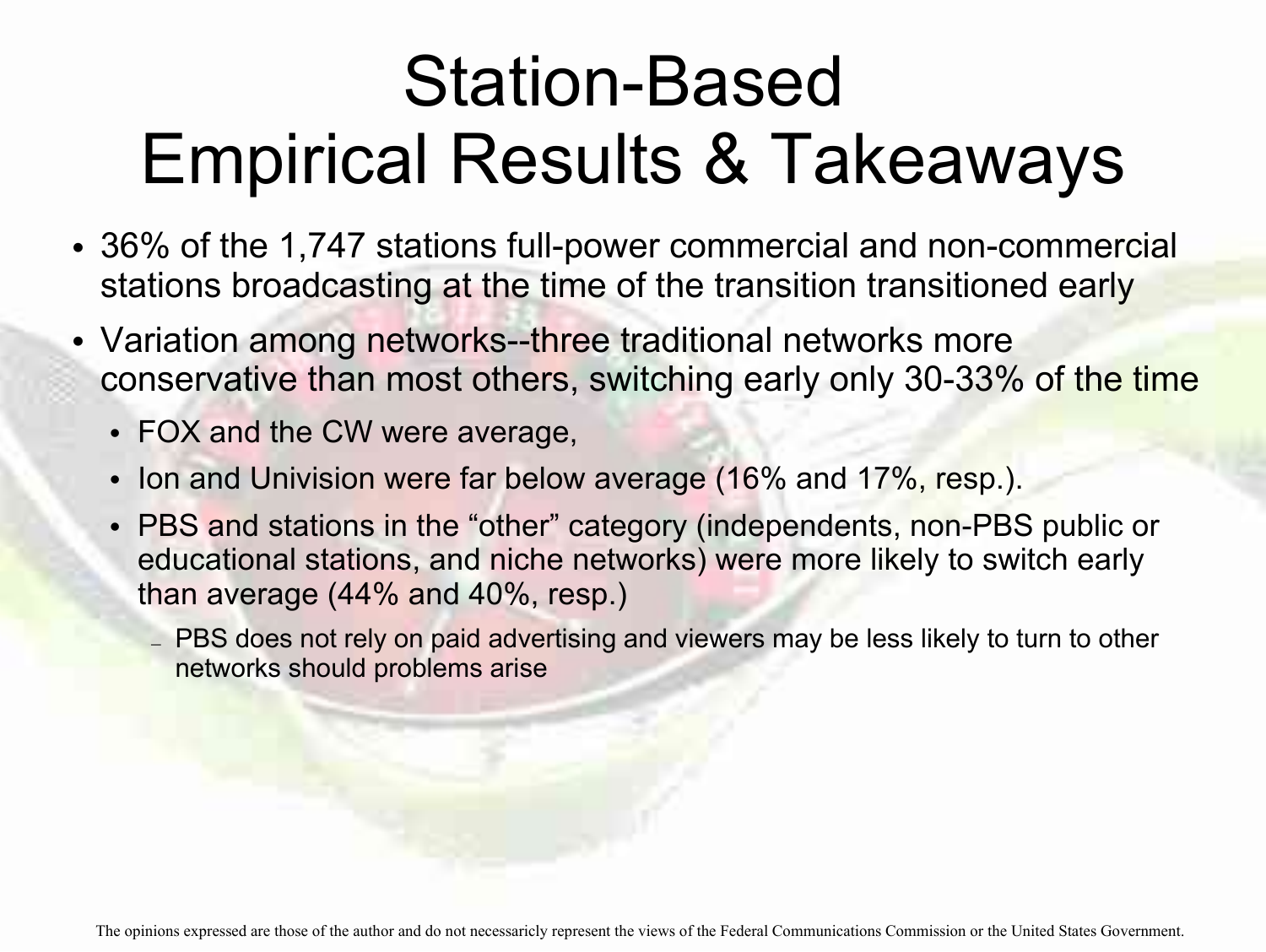#### Station-Based Empirical Results & Takeaways

- Consistent with correlations found in the DMAlevel analysis, and consistent with the implications of the model, negative coefficients found for Hispanics, the prime age group, and high-income households
- Coefficient for the Asian group is positive, possibly indicating that advertisers perceive them to be a less-desirable demographic segment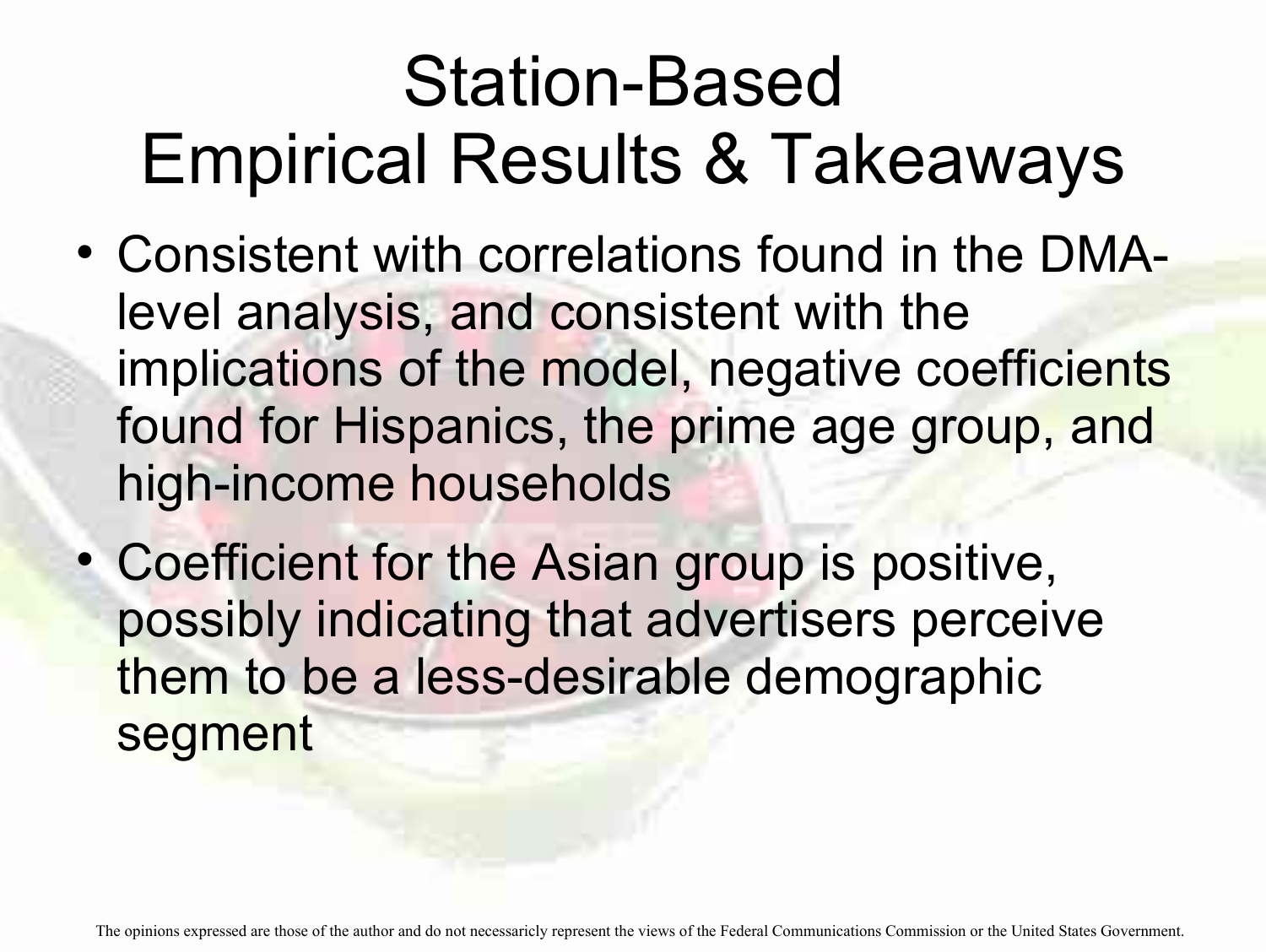### Station-Based Empirical Results & Takeaways

- Results generally in line with the theory, with a few exceptions.
- The alternate measure of market size, population covered, is highly significant, in accord with implication 2.
- More DTV interference leads to a lower propensity to switch early, also in accord with implication 2.
- Both electricity prices and the change in ERP have negative coefficients, in accord with implication 1, but are insignificant.
- Ad prices and more viewers losing signal after transition are negatively (but insignificantly) correlated with switching early, in accord with implication 2.
- The two strategic variables, the population covered by and the DTV interference of the other stations in the DMA, have positive coefficients as predicted by implication 3, although only the former is significant.
- One result does not follow the theory.
	- . Coupon waitlist coefficient is positive (but insignificant), while implication 2 suggests it should be negative.
	- However, no statistically significant refutations at the 5% level of our theoretical model.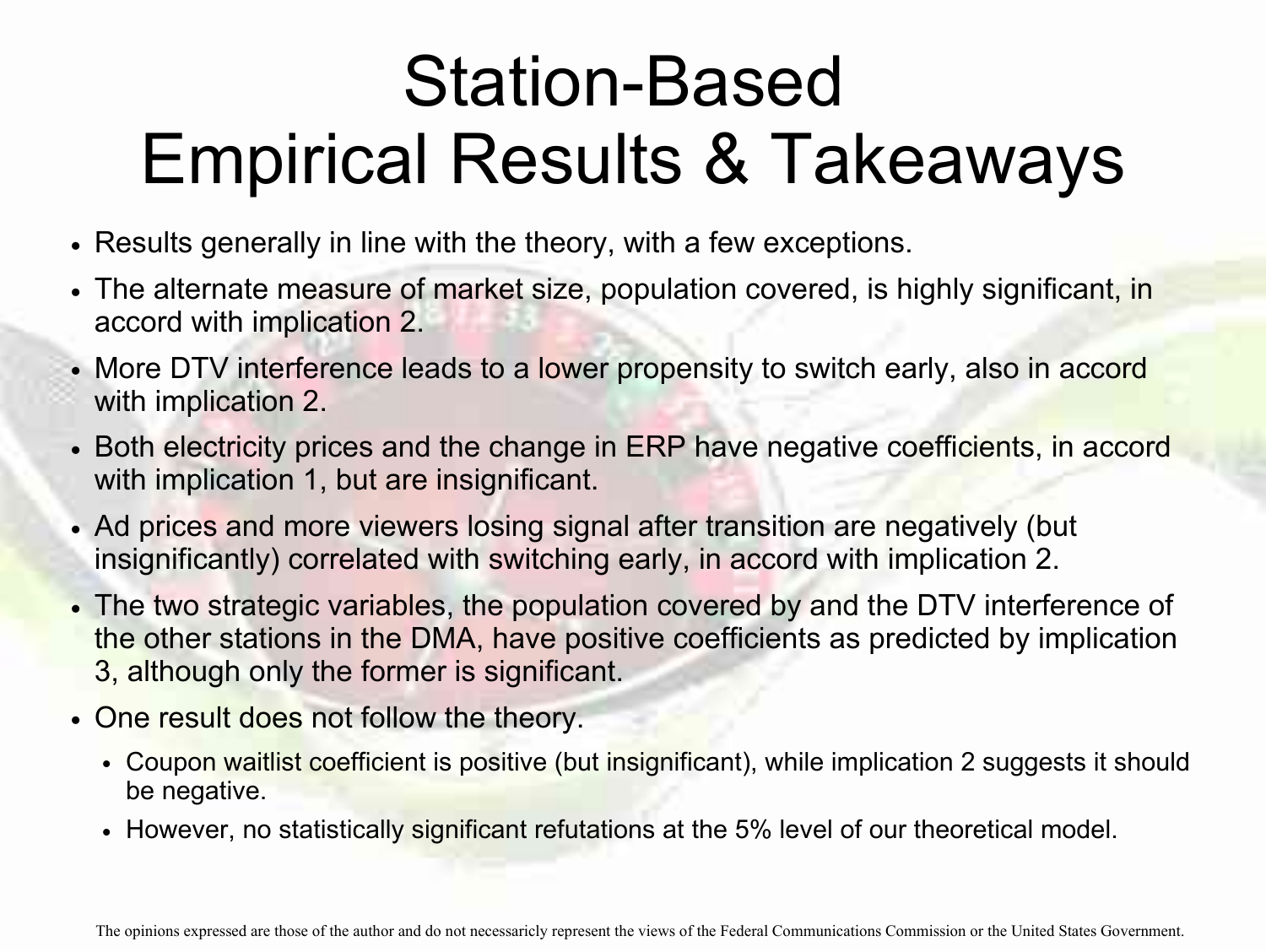#### Conclusions and Applications

- Model provides a useful tool for understanding both effects of DTV transition regulatory efforts on achieving the important policy goals as well as strategic thinking of broadcasting entities
- Paper explored and tested assumptions about model using stations' decisions and other data from broadcasting industry and presents promising empirical results
- Examinations of data yield results that are in line with predictions of the model
- Further work in this area could provide greater insight into stations' decision making process and ultimately help market observers and regulators evaluate success of regulatory efforts